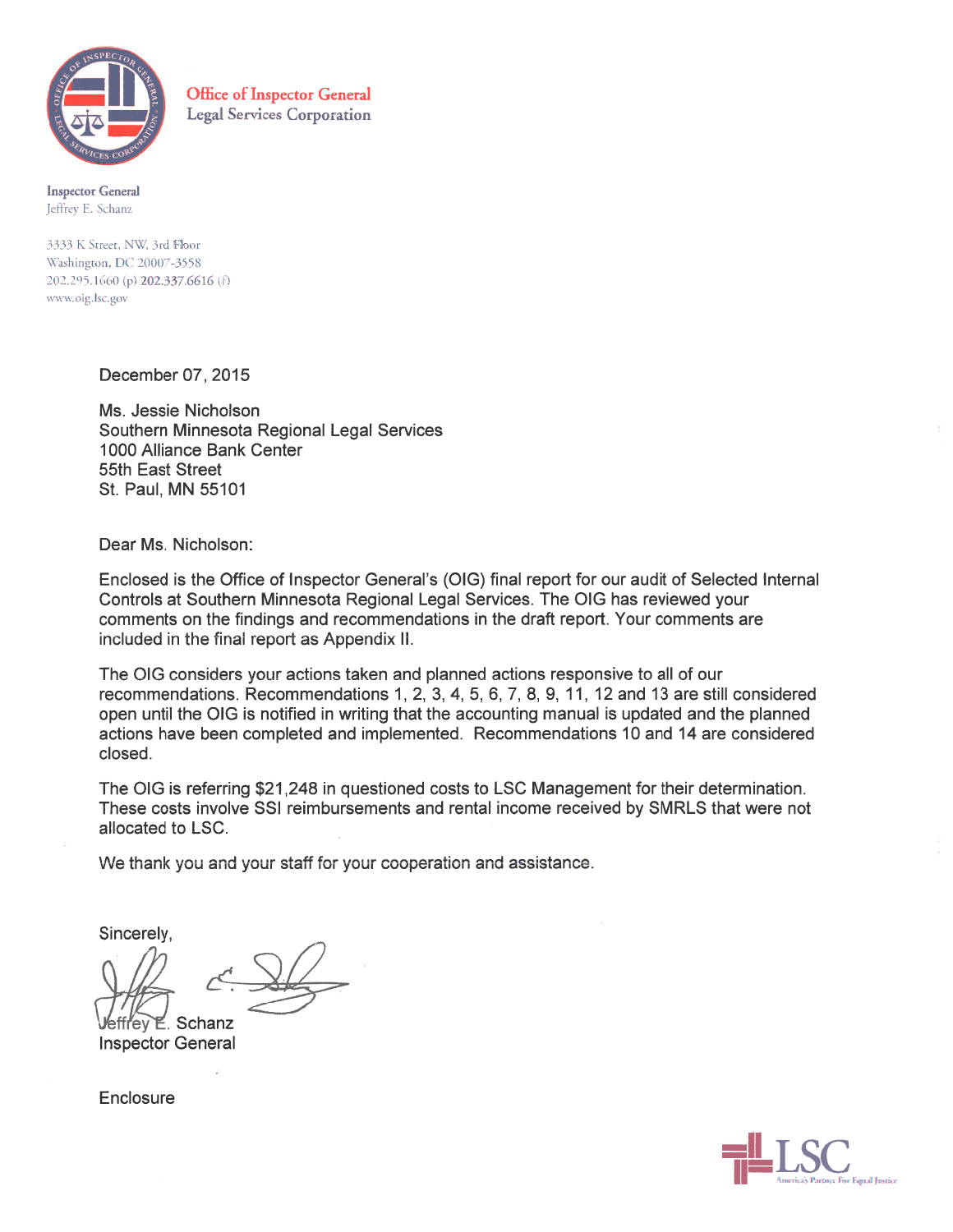**Legal Services Corporation** CC. Jim Sandman, President

> Lynn Jennings, Vice President For Grants Management

Southern Minnesota Regional Legal Services J. Scott Braden **Board Chairperson** 

Sent by E-mail to Board of Directors<br>Gail Olson Matt Benda Tom Hatch Kari Valley Drew Baese **Kathy Bartz** Scott Braden **Tim Connell Mark Delehanty** Emma Hilliard Suyapa Miranda **Terry Newby Brett Olander** Abdi Sabrie Sonja Miller Ali Abdullahi **Brett Strand** Jon Oviatt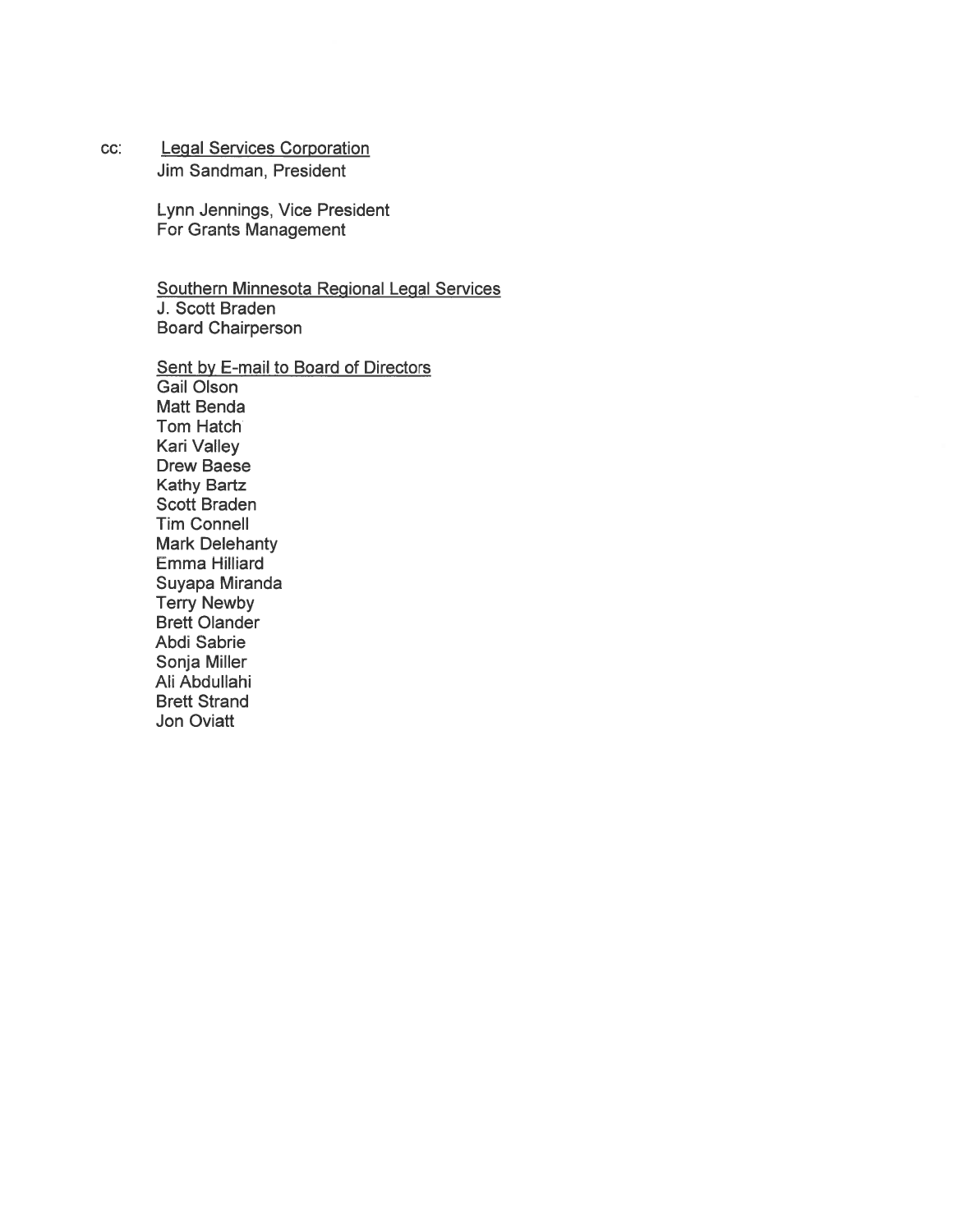# **LEGAL SERVICES CORPORATION**

# **OFFICE OF INSPECTOR GENERAL**

# **FINAL REPORT ON SELECTED INTERNAL CONTROLS**

# **SOUTHERN MINNESOTA REGIONAL LEGAL SERVICES, INC.**

## **RNO 524030**

Report No. AU 16-03 (Formerly 16-04)

December 2015

www.lsc.gov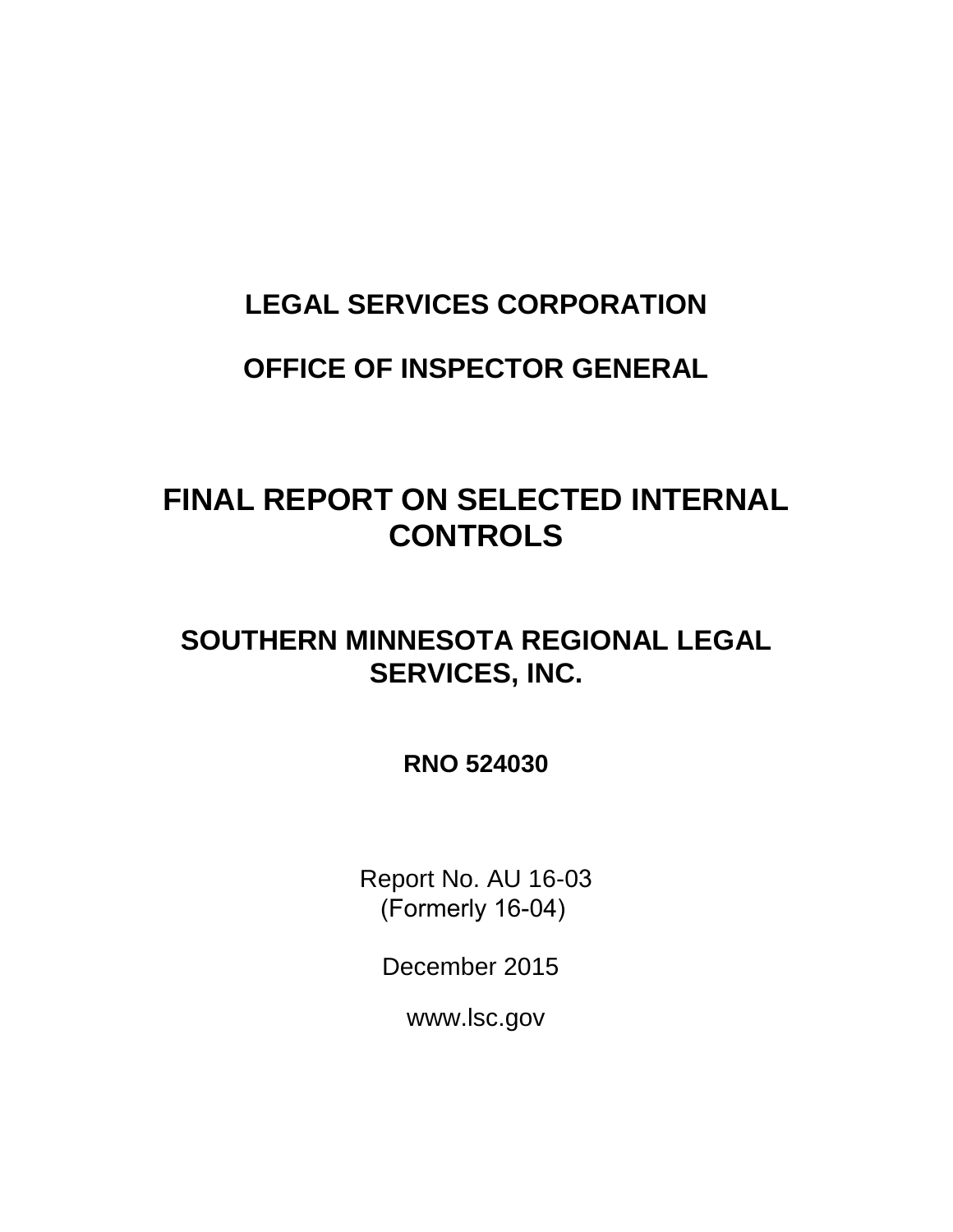| Lack of appropriate approvals on ED's transactions 13 |  |
|-------------------------------------------------------|--|
|                                                       |  |
| SUMMARY OF GRANTEE MANAGEMENT COMMENTS  15            |  |
| OIG EVALUATION OF GRANTEE MANAGEMENT COMMENTS  15     |  |
|                                                       |  |
| APPENDIX II - GRANTEE MANAGEMENT COMMENTS II-1        |  |

### **TABLE OF CONTENTS**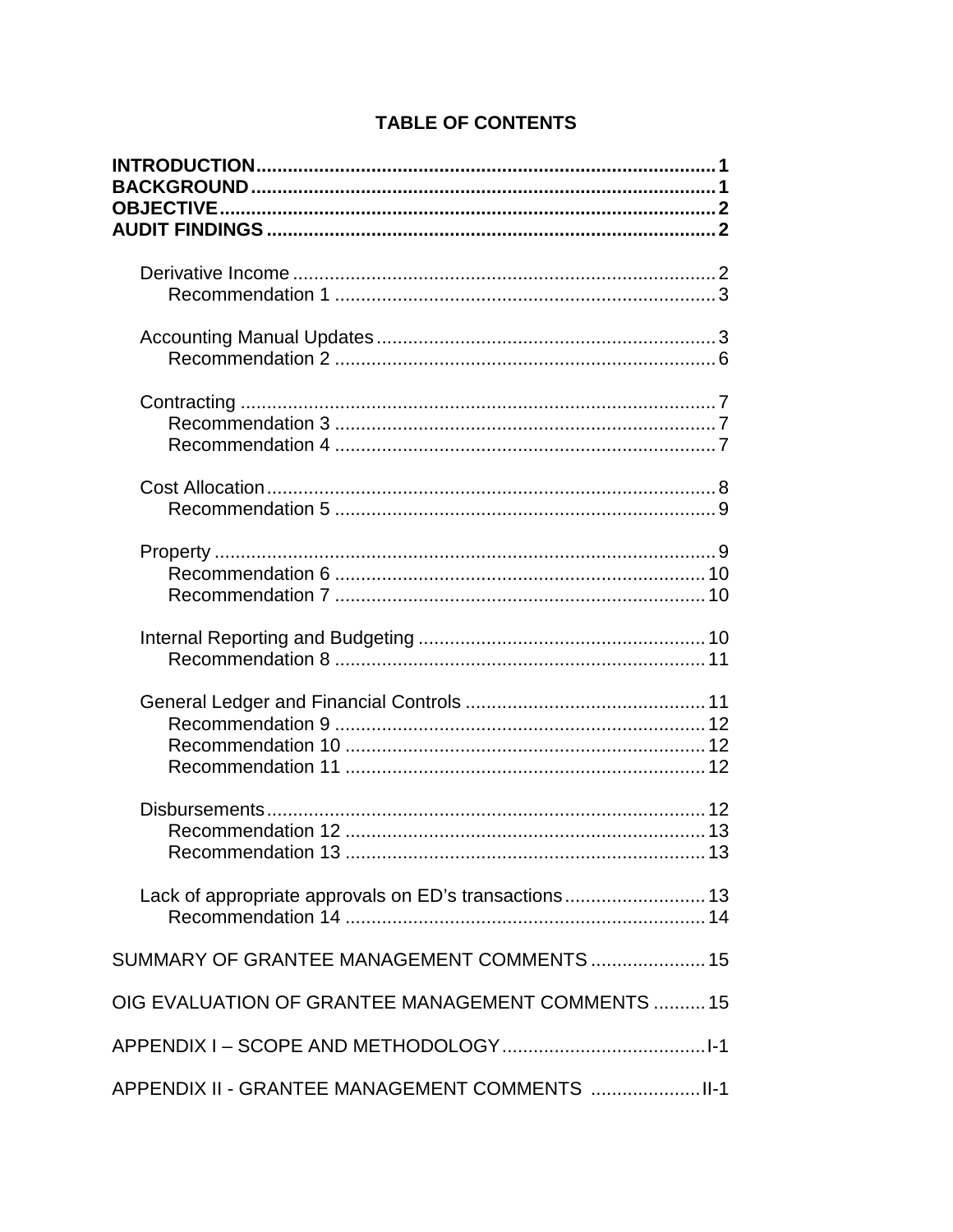### **INTRODUCTION**

The Legal Services Corporation (LSC) Office of Inspector General (OIG) assessed the adequacy of selected internal controls in place at Southern Minnesota Regional Legal Services, Inc. (SMRLS or grantee) related to specific grantee operations and oversight. Audit work was conducted at the grantee's administrative office in Saint Paul, MN and at LSC headquarters in Washington, DC.

In accordance with the Legal Services Corporation Accounting Guide for LSC Recipients (2010 Edition) (Accounting Guide), Chapter 3, an LSC grantee "…is required to establish and maintain adequate accounting records and internal control procedures." The Accounting Guide defines internal control as follows:

[T]he process put in place, managed and maintained by the recipient's board of directors and management, which is designed to provide reasonable assurance of achieving the following objectives:

- 1. safeguarding of assets against unauthorized use or disposition;
- 2. reliability of financial information and reporting; and
- 3. compliance with regulations and laws that have a direct and material effect on the program.

Chapter 3 of the Accounting Guide further provides that each grantee "must rely…upon its own system of internal accounting controls and procedures to address these concerns" such as preventing defalcations and meeting the complete financial information needs of its management.

### **BACKGROUND**

SMRLS is a not-for-profit corporation whose mission is to provide a full range of high quality legal services to low-income persons and eligible client groups in civil matters, in a respectful manner which enables clients to (1) enforce their legal rights; (2) obtain effective access to courts, administrative agencies and forums which constitute the system of justice; (3) maintain freedom from hunger, homelessness, sickness and abuse; (4) empower persons and assure equal opportunity, thus, helping people to help themselves and become economically self-reliant, to the extent their individual abilities and circumstances permit. The grantee provides help in civil legal matters with a focus on helping clients secure and protect basic needs. Each year, staff and volunteers close approximately 10,000 cases, serving an additional 20,000 people through community education and outreach activities. SMRLS currently serves the 33 counties of southern Minnesota, including the Twin Cities' east and south metro, as well as agricultural workers throughout Minnesota and North Dakota. The grantee has 9 offices: two in St. Paul, Albert Lea, Mankato, Rochester, Moorhead, Shakopee, Winona and Worthington, MN.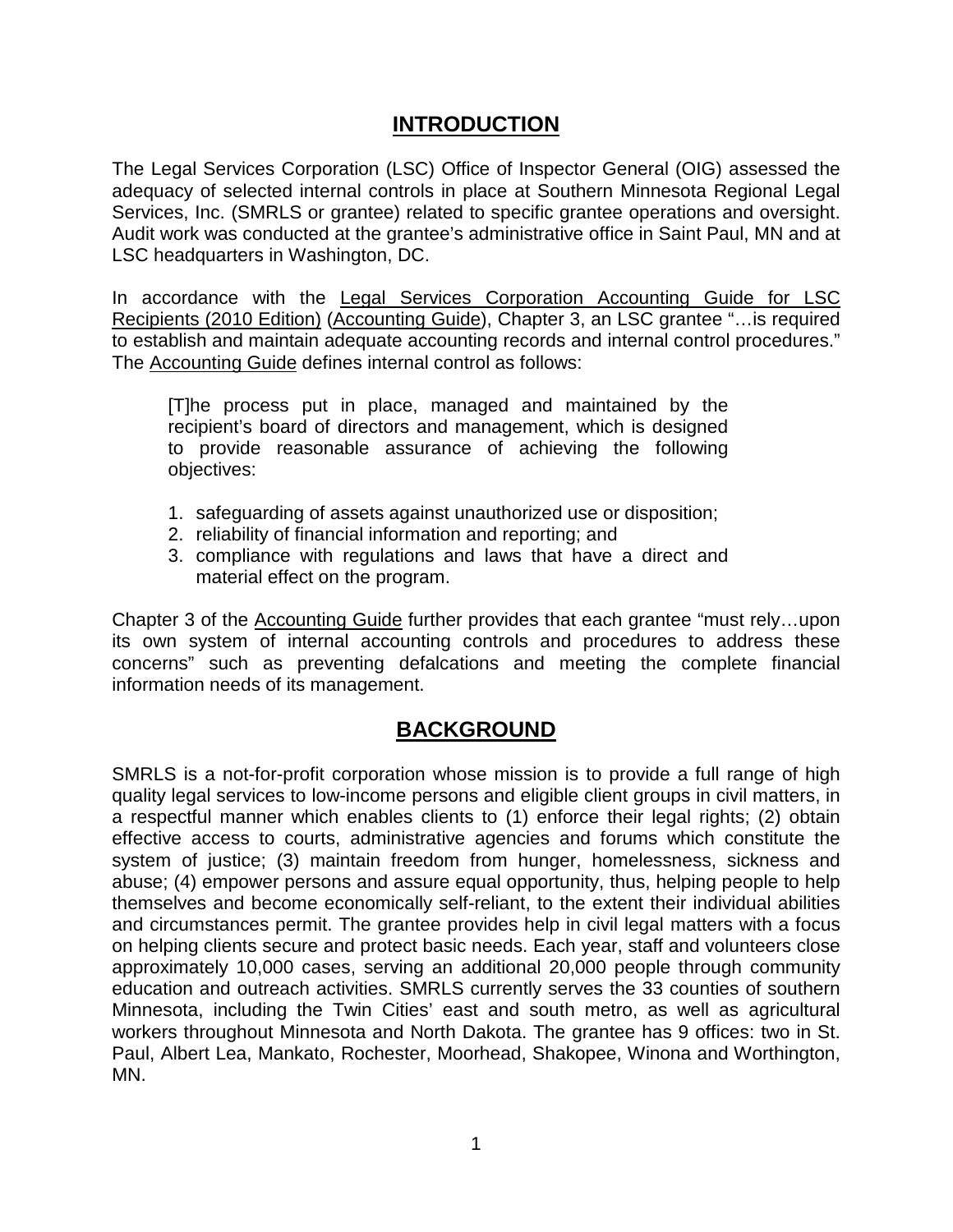According to the audited financial statements for the grantee's year ended December 31, 2014, approximately 25 percent of the grantee's total funding was provided by LSC. SMRLS received \$7,512,566 in total revenues and support (excluding donated services) of which \$1,863,737 was grant income from LSC.

### **OBJECTIVE**

The overall objective was to assess the adequacy of selected internal controls in place at the grantee as the controls related to specific grantee operations and oversight, including program expenditures and fiscal accountability. Specifically, the audit evaluated selected financial and administrative areas and tested the related controls to ensure that costs were adequately supported and allowed under the LSC Act and LSC regulations.

### **AUDIT FINDINGS**

To accomplish the audit objective, the OIG reviewed and tested internal controls related to derivative income, cost allocation, contracting, property, internal reporting & budgeting, general ledger & financial controls, disbursements, credit cards, payroll and employee benefits.

While many of the controls were adequately designed and properly implemented as they related to specific grantee operations and oversight, some controls need to be strengthened and formalized in writing. The OIG identified the areas listed below that need improvement.

#### **DERIVATIVE INCOME**

The OIG determined that SMRLS did not allocate any State Supplemental Security Income (SSI) reimbursements to LSC during the period under review. Also, rental income received from a sublease was not allocated to LSC.

#### State Supplemental Security Income Reimbursements

SMRLS received \$79,950 in state SSI reimbursements during the period under review, of which \$18,250 allocable to LSC was not duly credited back to LSC. The State SSI reimbursements received by the grantee during the audit period were allocated in their entirety to the unrestricted fund even though the effort to represent the clients was charged to LSC.

According to 45 CFR §1630.12, derivative income resulting from an activity supported in whole or in part with funds provided by the Corporation shall be allocated to the fund in which the grantee's LSC grant is recorded, in the same proportion that the amount of LSC funds expended bears to the total amount expended by the grantee to support the activity.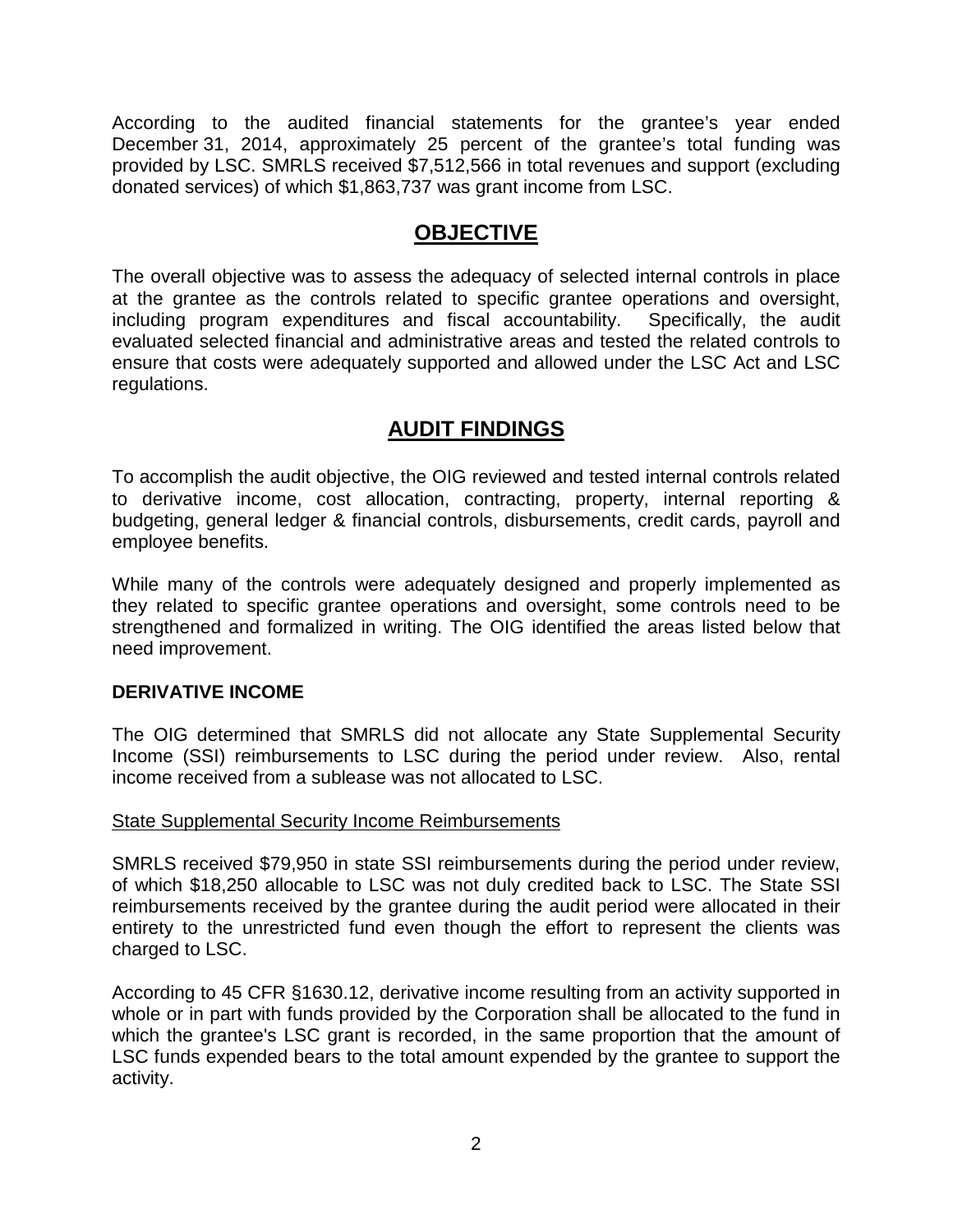The grantee has no policy with regard to derivative income and is not aware of LSC's derivative income requirements. Since State SSI reimbursements were not allocated to LSC in accordance with 45 CFR §1630.12, the OIG is questioning \$18,250 of State SSI reimbursements. The OIG will refer the questioned derivative income to LSC management for review and action.

#### Rental Income

SMRLS earned rental income of \$7,800 during the audit period from subleasing a portion of the office space at its Mankato office. Based on the OIG's analysis of the grantee's indirect expenses, it was determined that the grantee used LSC funds to pay approximately 38 percent of the rental expenses, but did not allocate rental income received from the sublease back to LSC. As a result, the grantee did not appropriately allocate a proportional amount of income to LSC.

Based on the OIG's estimate of the portion of rent paid by LSC, approximately \$2,998 in rental income earned on that property should have been allocated back to LSC as derivative income.

As stated above, the grantee has no policy on derivative income and in general was not aware of LSC's derivative income requirements. Properly recording derivative income allows LSC to be allocated its apportioned share, which in turn can be used to provide legal services in accordance with LSC requirements.

Since rental income was not allocated to LSC in accordance with 45 CFR §1630.12, the OIG is questioning \$2,998 of rental income for the sublease of office space at the Mankato office. The OIG will refer the questioned rental income to LSC management for review and action.

Recommendation 1: The Executive Director should ensure all derivative income adheres to the requirements stated in 45 CFR §1630.12 and the requirements detailed in LSC's Accounting Guide, Section 2-2.7.

#### **ACCOUNTING MANUAL UPDATES**

Many of the written policies and procedures in the grantee's Accounting Manual do not reflect practices currently in place and followed by the grantee. Various written policies and procedures were missing from the manual. Some of the written policies and procedures in the accounting manual did not contain all the key elements required by the *Fundamental Criteria of an Accounting and Financial Reporting System (Fundamental Criteria)* contained in the LSC Accounting Guide. Below are the areas that need to be addressed in the grantee's Accounting Manual.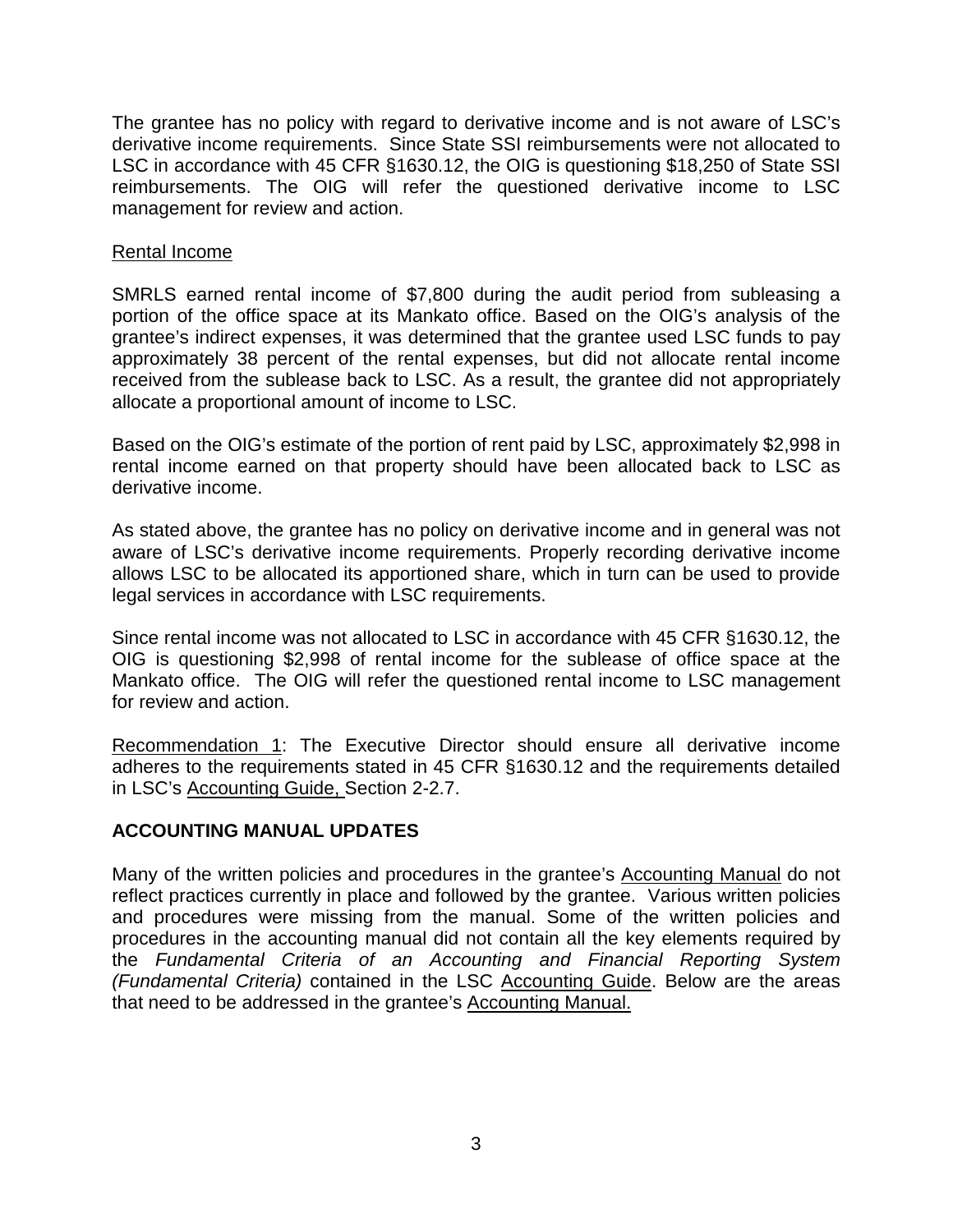#### **Contracting**

The grantee's Accounting Manual does not include policies and procedures on identifying the various types of contracts, dollar thresholds and processes and procedures to administer contracts. It also does not include details on the processes involved in competitive bidding and selection of vendors.

Section 3-5.16 of the LSC Accounting Guide stipulates that the grantee's formal policies should identify the contracting procedures for the various types of contracts, dollar thresholds and competition requirements to be followed by the recipient in complying with the *Fundamental Criteria.* It also requires the maintenance of documentation for contract action.

The Controller stated that documentation of contract action was not maintained because it is not required by the requirements stated in the SMRLS Accounting Manual.

Proper documentation helps ensure that the approved contracts have followed all established procedures. Contracting is a high risk area for potential abuse. Also, weak contracting procedures can result in the waste of scarce funds and subject the grantee to questioned costs proceedings.

#### Cost Allocation

SMRLS's Accounting Manual does not include policies and procedures on cost allocation. The grantee has a practice in place, but that practice is not based on a rational and systematic methodology and is subjective based solely on the Controller's judgment.

Section 3-5.9 (c), Allocations, of the LSC Accounting Guide stipulates that common expenses shall be allocated among the sources on the basis agreed to by the funding organizations. The allocation formula should be adequately documented in writing.

The OIG's discussions with the Controller revealed that the cost allocation policies are not included in the accounting manual because the grantee does not follow a predetermined policy. The Controller was not able to identify a specific reason for the inconsistency in applying cost allocations.

Without detailed written procedures, there could be lack of transparency and consistency in the application of the methodology, especially in cases of staff turnover. Approved, documented policies and procedures represent management's intentions on how processes are to be handled and also serve as a method to document the design of controls, communicate the controls to the staff and help ensure that proper controls are followed.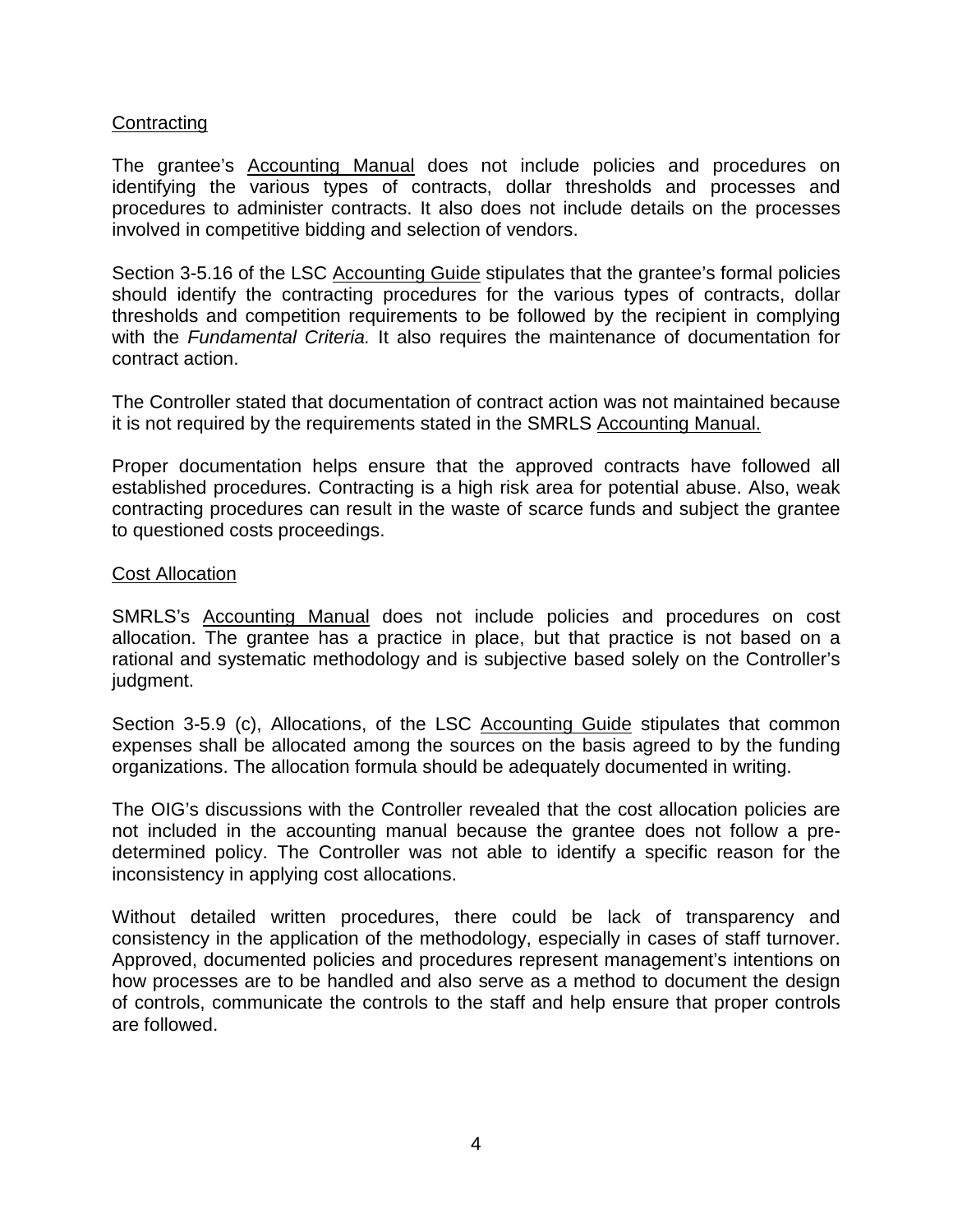#### Derivative Income

The grantee's Accounting Manual has no written policy on derivative income and attorney fees. Derivative income was not allocated back to the funding source from which the funds were expended and the grantee has no practice in place related to this area. Also, the grantee collected only one attorney fee during the audit period and the whole amount was allocated to LSC.

According to 45 CFR §1609.6, each grantee shall adopt written policies and procedures to guide staff in complying with this part and maintain records to document the recipient's compliance.

The grantee's management stated that they were not aware of derivative income recording requirements as stated in 45 CFR §1609.6*.*

#### **Property**

The grantee's Accounting Manual does not have policies and procedures for disposal of assets and tracking of property and equipment. Also, it does not include information on prior approval requirements from LSC for purchases of over \$10,000 made with LSC funds. Furthermore, the Accounting Manual does not outline policies with regard to the frequency of physical inventory counts nor does it state that property records should be maintained with the fields required by LSC *Fundamental Criteria*. The grantee's inventory practices and property records documentation are not in accordance with LSC's *Fundamental Criteria.*

The LSC Accounting Guide states that each grantee must develop a written accounting manual that describes the specific procedures to be followed by the grantee in complying with the *Fundamental Criteria*.

#### Internal Reporting & Budgeting

The written policies for internal reporting & budgeting are not up-to-date and do not reflect the current practices of SMRLS. The budgeting process in practice seems to be reasonable and in accordance with the LSC *Fundamental Criteria.* The SMRLS Accounting Manual should be updated to reflect the differences as to when the budget process will start, be reviewed and approved by the Board of Directors. Due to the changes in the fiscal year, the Accounting Manual should also be updated to reflect the current newly created budget reports such as Actuals, Current Year Budgets, Comparison of Prior Year and Actuals etc., and remove reports such as Cash Receipts report and Payroll Activity report that are no longer being created in practice, but included in the manual.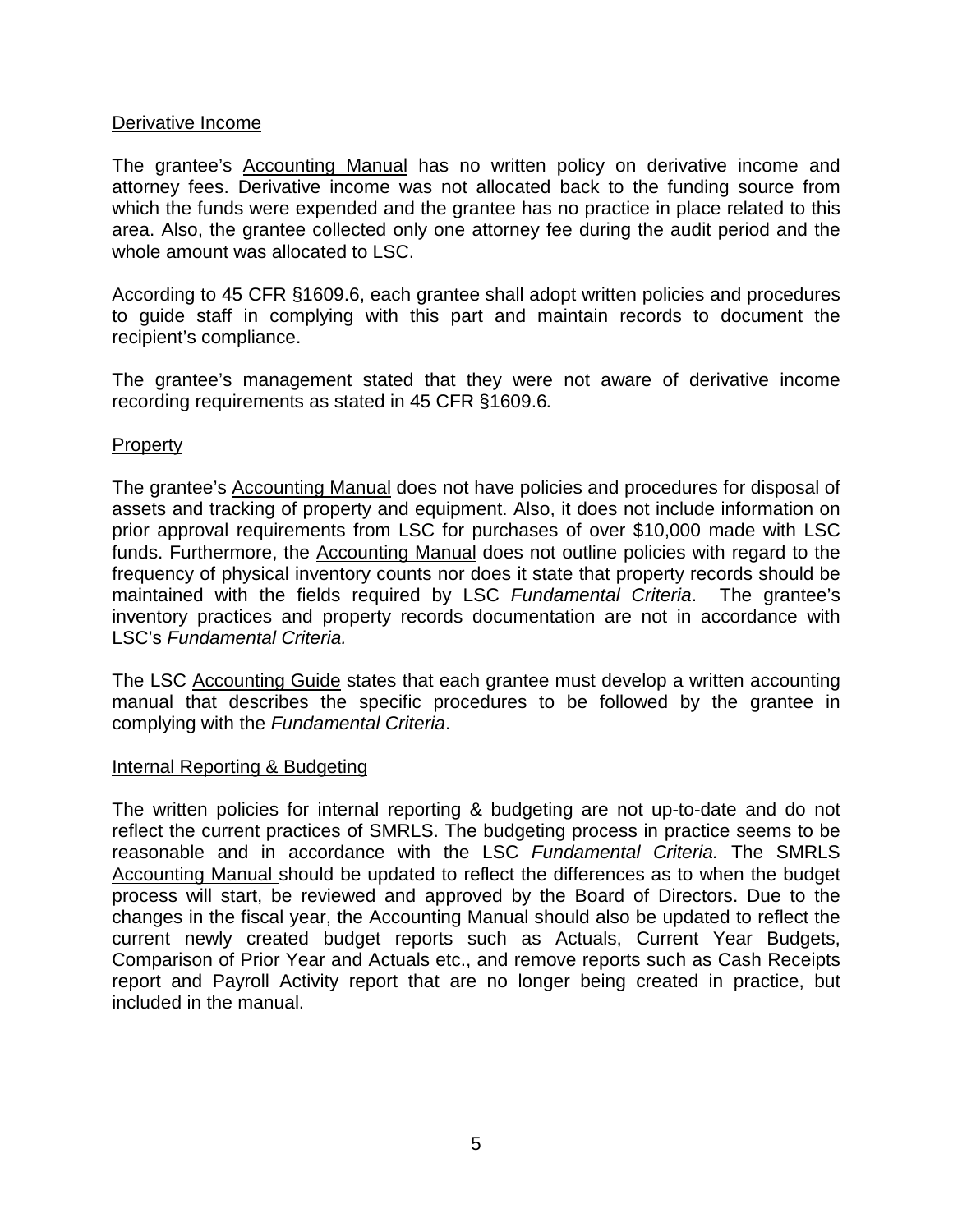#### Debit Card

The grantee's Accounting Manual does not have policies and procedures governing issuance and use of the single debit card. The card was used only twice over the audit scope period and the practices related to its issuance and use appear to be adequate and in accordance with LSC's *Fundamental Criteria*.

SMRLS's Chief Operating Officer and Controller together stated that the organization did not want to publicize the availability of the debit card for staff use and therefore decided not to establish a written policy.

#### **Disbursements**

Although the grantee's Accounting Manual includes policies and procedures for various disbursement operations, it could be enhanced and updated to reflect the current disbursement processes. The current policies on disbursements do not include written policies for setting up and deactivating electronic payments within the accounting system and on vendor portals. The Accounting Manual also does not include policies for governing blanket approvals.

The Controller explained that many processes have changed due to the new accounting software, NetSuite, and have yet to be incorporated into the Accounting Manual.

#### General Ledger and Financial Controls

OIG's review of G/L and financial controls in the grantee's Accounting Manual and other documented policies such as Bank & Investment Account Reconciliations, Electronic Banking, Accounts Payable & Cash Disbursements and Cash Receipts policies determined that SMRLS's policies mostly adhered to LSC's *Fundamental Criteria, Sections 3-5-2 & 3-5-4*. However, there were no policies on the handling of outstanding checks, physical safeguarding of petty cash and documentation of the separation of LSC vs. non-LSC funds.

Without detailed written procedures, there could be a lack of transparency and consistency in the application of the methodology especially in cases of staff turnover. Approved documented policies and procedures represent management's intentions on how processes are to be handled and also serve as a method to document the design of controls, communicate the controls to the staff and help the grantee ensure that proper controls are followed.

The Controller stated that the grantee is aware their Accounting Manual is outdated and that they are planning to update the manual to reflect all the practices in place and include all information as required by LSC *Fundamental Criteria*.

Recommendation 2: The Executive Director should evaluate SMRLS's Accounting Manual to ensure that it is updated to reflect their current practices in place in the areas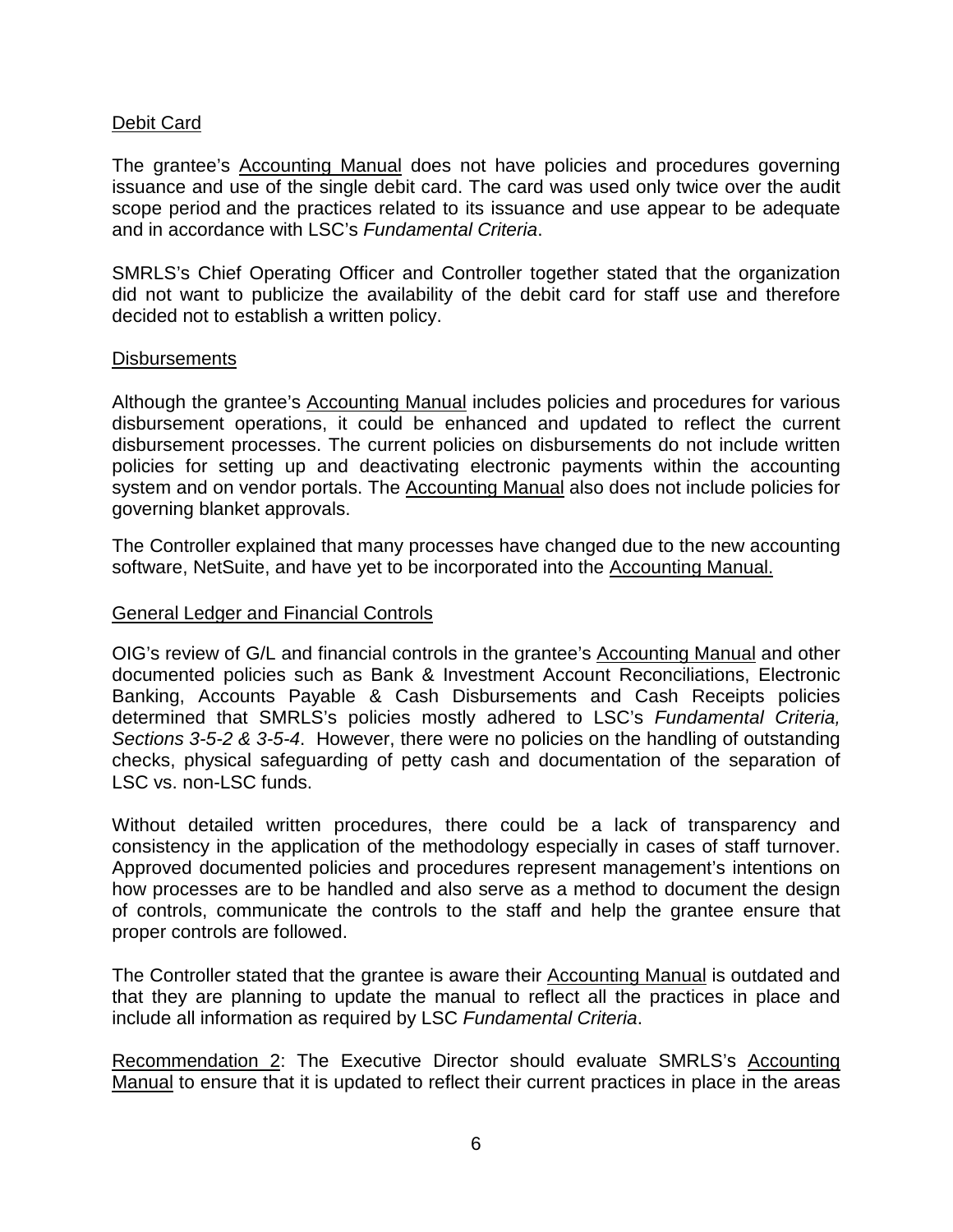identified above and any other areas that are not adequately presented in accordance with requirements stated in the LSC *Fundamental Criteria.*

#### **CONTRACTING**

The OIG examined SMRLS's business arrangements during the audit period and determined that the grantee's contracting practices did not fully adhere to LSC guidelines and, in some instances, to the grantee's Accounting Manual.

#### Contracting Practices

The LSC OIG judgmentally selected nine contracts to test. Among the nine contracts selected for testing, one contract that was subject to competitive bidding was missing documentation of proof that the contract was competitively bid. The grantee was also not able to provide us with documentation for the selection process for one contract and another contract for janitorial services was not documented in writing.

The LSC *Fundamental Criteria* stipulates that the documents to support competition should be retained and kept with contract files. Further, it states that the process used for each contract action should be fully documented and the documentation maintained in a central file and that any deviations from the approved contracting process should be fully documented, approved, and maintained in the contract file.

SMRLS's Controller stated that since the SMRLS Accounting Manual did not stipulate maintenance of documentation for contract actions, none of the documentation for vendor selection process or contract action was required to be maintained. Apparently they were not aware of LSC requirements.

Contracting is a high-risk area for potential abuse. If not properly implemented, weak contracting practices can result in a waste of scarce funds and subject the grantee to questioned cost proceedings. Without a formal contract, the statement of work along with other contract terms cannot be adequately communicated or monitored, which may obstruct management's ability to prevent or detect the risk of fraud, waste and abuse. Proper documentation helps ensure that the contract has followed all established procedures.

#### **Recommendations**: The Executive Director should:

Recommendation 3: ensure that all documentary support is maintained for every contract action including documenting the competitive bidding process and vendor selection process such that they address the elements required by the *Fundamental Criteria* for documentation and approval requirements.

Recommendation 4: ensure that all contracts are documented and maintained in a central file. In addition, the statement of work should be sufficiently detailed so that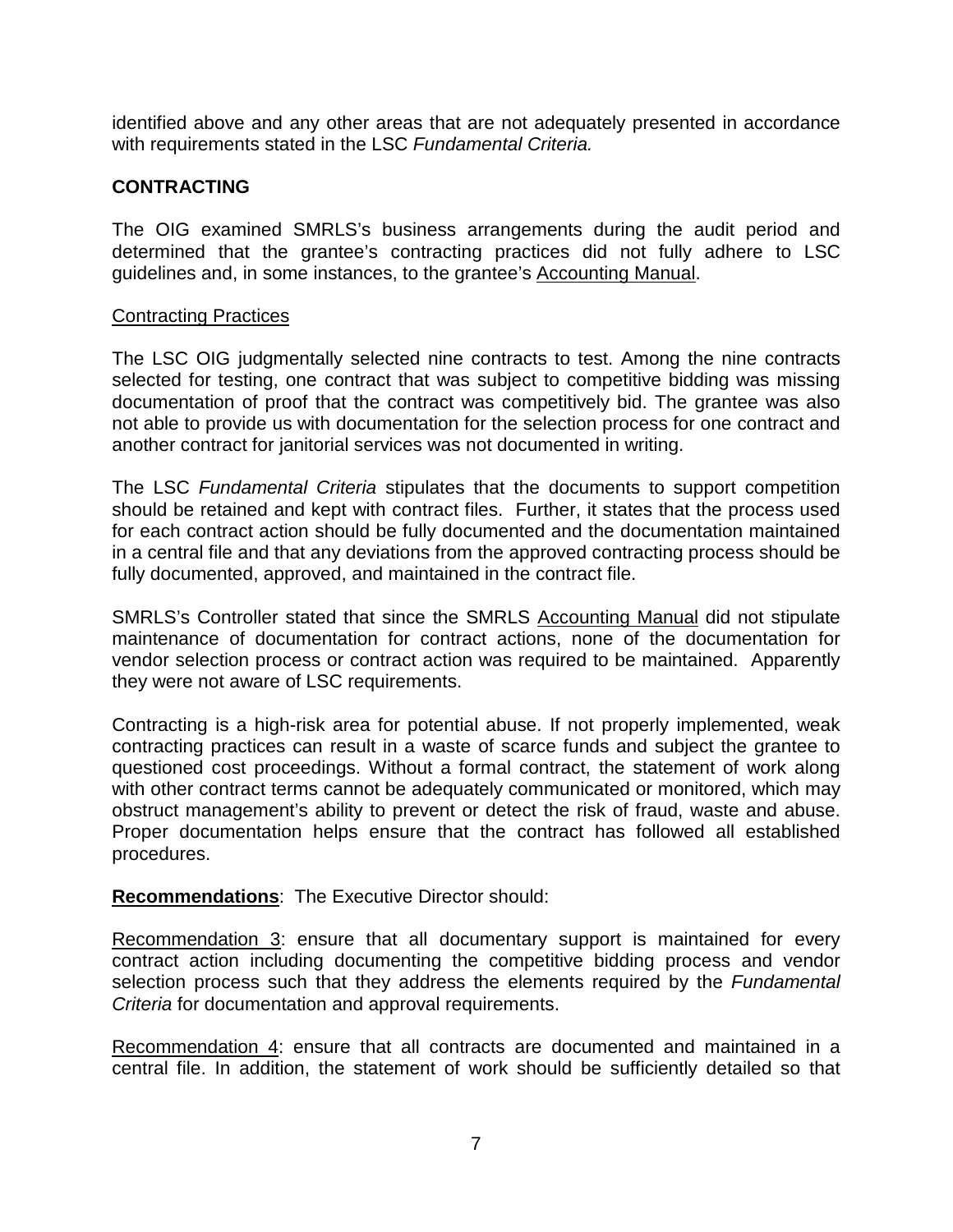contract deliverables can be identified and monitored to ensure that the deliverables are completed.

#### **COST ALLOCATION**

#### Allocation of Indirect Costs

The OIG reviewed SMRLS's cost allocation practices and found that the grantee did not have any set written policy for cost allocation in their Accounting Manual. The cost allocation methodology policy they follow does not outline how indirect costs should be allocated among the various funding sources. The Controller stated there was no set basis for allocating indirect costs to a particular funding source. The OIG determined that the costs are subjectively assigned to the funding sources based on her judgment on the availability of funds. The Controller also stated that most of the indirect costs are allocated to the Minnesota state appropriations fund.

When invoices are received by the grantee, the accountant codes the expenses based on the Chart of Accounts and enters them into the system. The Controller reviews the posting with the codes to ensure that the appropriate funding sources are charged with the expenses. The Controller stated that the staff are aware of restrictions imposed by LSC funds and therefore do not charge LSC with expenses that are unallowable by LSC. SMRLS's written cost allocation methodology does not address allocation of indirect expenses. The Controller stated that 80 percent of indirect costs are those of personnel salaries. The remaining 20 percent are non-personnel costs and all are allocated to operational grants such as LSC and State Appropriations grants. LSC funds provide about 25 percent of the grantee's grant revenues. The OIG determined, through testing, that approximately 22 percent of indirect costs were charged to LSC in total (26.11 percent in the first quarter of 2015 and 18.68 percent in the last quarter of 2014). The OIG determined the amount charged to LSC does not appear to be excessive and is in accordance with 45 CFR §1630.3 (e).

Section 3-5.9 stipulates that common expenses should be allocated among the funding sources on the basis agreed to by the applicable funding organizations, and in the absence of approved methods the allocation should be fair, consistent and apportioned in an equitable manner to the individual cost centers and funds. Further, the allocation formula should be adequately documented in writing with sufficient detail for the auditor, LSC, OIG, GAO, and others, to easily understand, follow, and test the formula. The allocation methodology should be reviewed and assessed as to whether it fairly represents the total cost of the activity.

The allocation of a cost to an activity must demonstrate the total cost of the activity that a funding source is financing. For regulatory bodies to follow the allocation easily, it should be reasonably allocated and appropriately documented.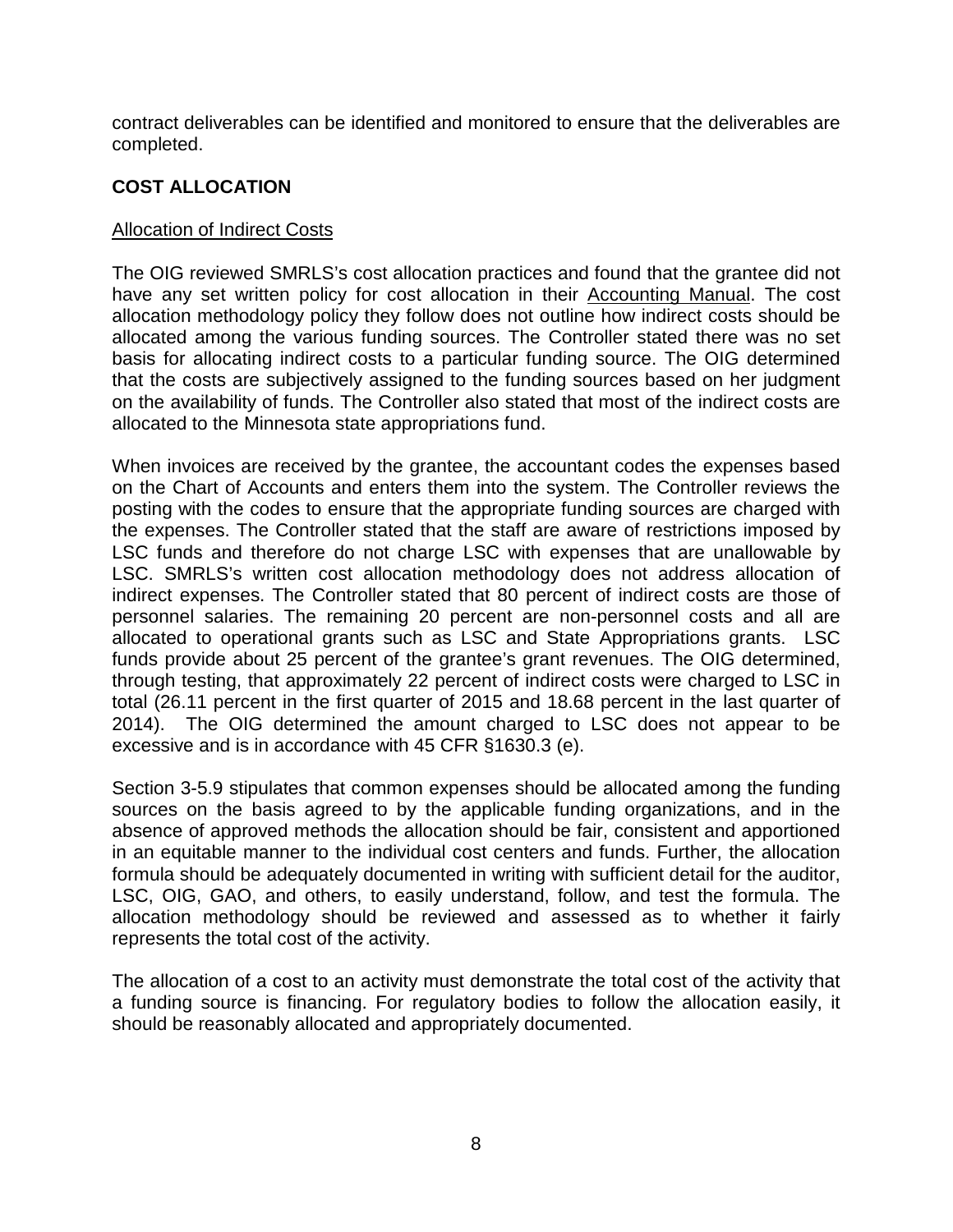Recommendation 5: The Executive Director should develop a cost allocation policy and methodology which is consistent with the requirements of 45 CFR §1630.3(e) and ensure that the policy is documented in the grantee's Accounting Manual.

#### **PROPERTY**

The OIG reviewed the grantee's internal controls over fixed assets and determined that some areas were not in accordance with the LSC *Fundamental Criteria*.

#### Physical Inventory

The grantee does not perform a physical inventory once every two years as required by LSC's *Fundamental Criteria* for capitalized assets. Also, they do not have a specific timeframe as to when they perform a physical inventory of electronic devices and other computer related items as required by SMRLS Property and Equipment policy. The Chief Operating Officer stated that the most recent physical inventory of fixed assets was conducted in the winter of 2014.

The Chief Operating Officer also stated that the assets were very old with no market value and management would know if any assets were to go missing. Therefore, management felt no need to do an inventory once every two years.

Section 2-2.4 stipulates that, for property control purposes, a physical inventory should be taken and the results reconciled with the property records at least once every two years. Any differences between quantities determined by the physical inspection and those shown in the accounting records shall be investigated to determine the causes of the difference, and the accounting records should be reconciled to the results of the physical inventory with an appropriate note included in the financial statements, if determined to be material by the grantee's auditor. The SMRLS Accounting Manual's Property and Equipment Inventory policy requires an inventory of all property and equipment be maintained and that the inventory document contain sufficient information for insurance and grant requirements.

Not conducting a physical inventory of fixed assets and electronic devices may result in the inability to fully account for the assets.

#### Fixed Asset Listing

The OIG selected a sample of eight items consisting of five electronic devices and three fixed assets, from the list of 113 fixed assets and tested them to determine if these items are properly accounted for.by the grantee. The OIG determined that the fixed asset listing is not up-to-date and missing fields such as salvage value, estimated life, and depreciation method. None of the three items tested could be located. Also, with respect to electronic devices, some of the users listed on the asset listing no longer worked for SMRLS.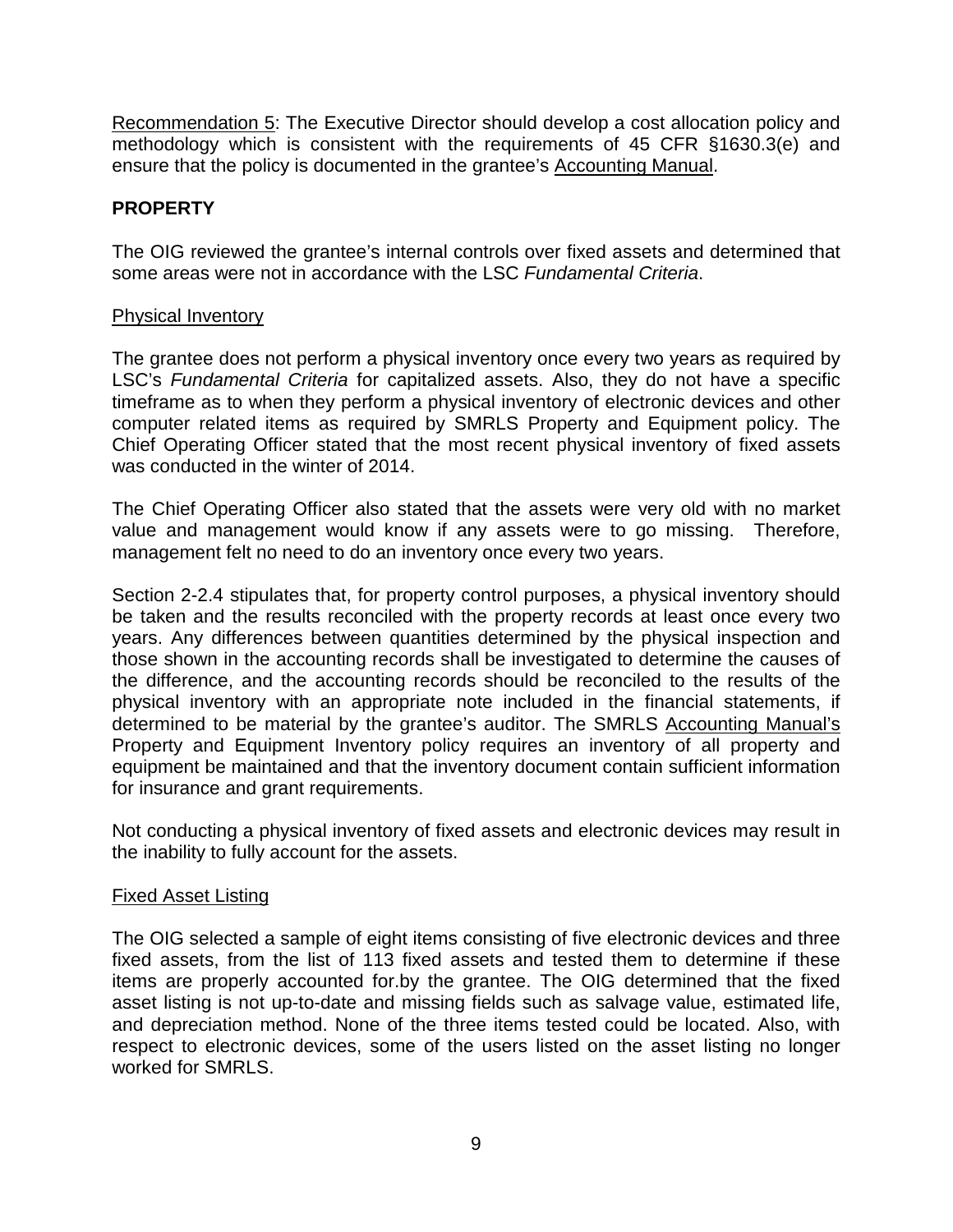SMRLS's Chief Operating Officer stated that he did not update all the fields on the fixed asset listing because the items were very old and carried no value.

The SMRLS Technology Manager stated that the laptop assignment list was not updated with the serial numbers of the electronic devices when the initial setup was done. She was not able to identify a specific reason for the assignment list.

LSC's *Fundamental Criteria,* Section 3-5.4 (c) requires property records to include details of property such as description, date acquired, original cost, funding source, estimated life, depreciation, location etc. The SMRLS Accounting Manual stipulates maintenance of an inventory listing of all property and equipment; further, it stipulates that this inventory listing should contain sufficient information for insurance and grant requirements.

Inadequate fixed asset listing and laptop assignment listing could result in:

- difficulty in tracking items with no serial numbers or user identification;
- items being misplaced; and
- items not being accounted for because of listing the incorrect user in the log.

Without an adequate and complete laptop assignment listing, there is no assurance that the grantee is properly safeguarding the equipment and information contained therein.

**Recommendations**: The Executive Director should:

Recommendation 6: ensure that a physical inventory of all fixed assets and electronic devices is performed every two years and the results are reconciled with the property records in accordance with LSC's *Fundamental Criteria*.

Recommendation 7: strengthen practices by updating the fixed asset and laptop assignment listings with adequate information in accordance with LSC Accounting Guide's 3-5.4(c), *property records* and the SMRLS Accounting Manual.

#### **INTERNAL REPORTING AND BUDGETING**

#### Untimely Monthly Reports

The Controller stated that the monthly management report, Month-To-Date Income Statement, is not being prepared in a timely manner. The Executive Director reviews and uses the monthly reports and they are sent to the Finance Committee.

Section 3-5.9 (a) stipulates that the Executive Director should receive a monthly management report within a prescribed number of days after month-end and verify the reports were completed each month on a timely basis.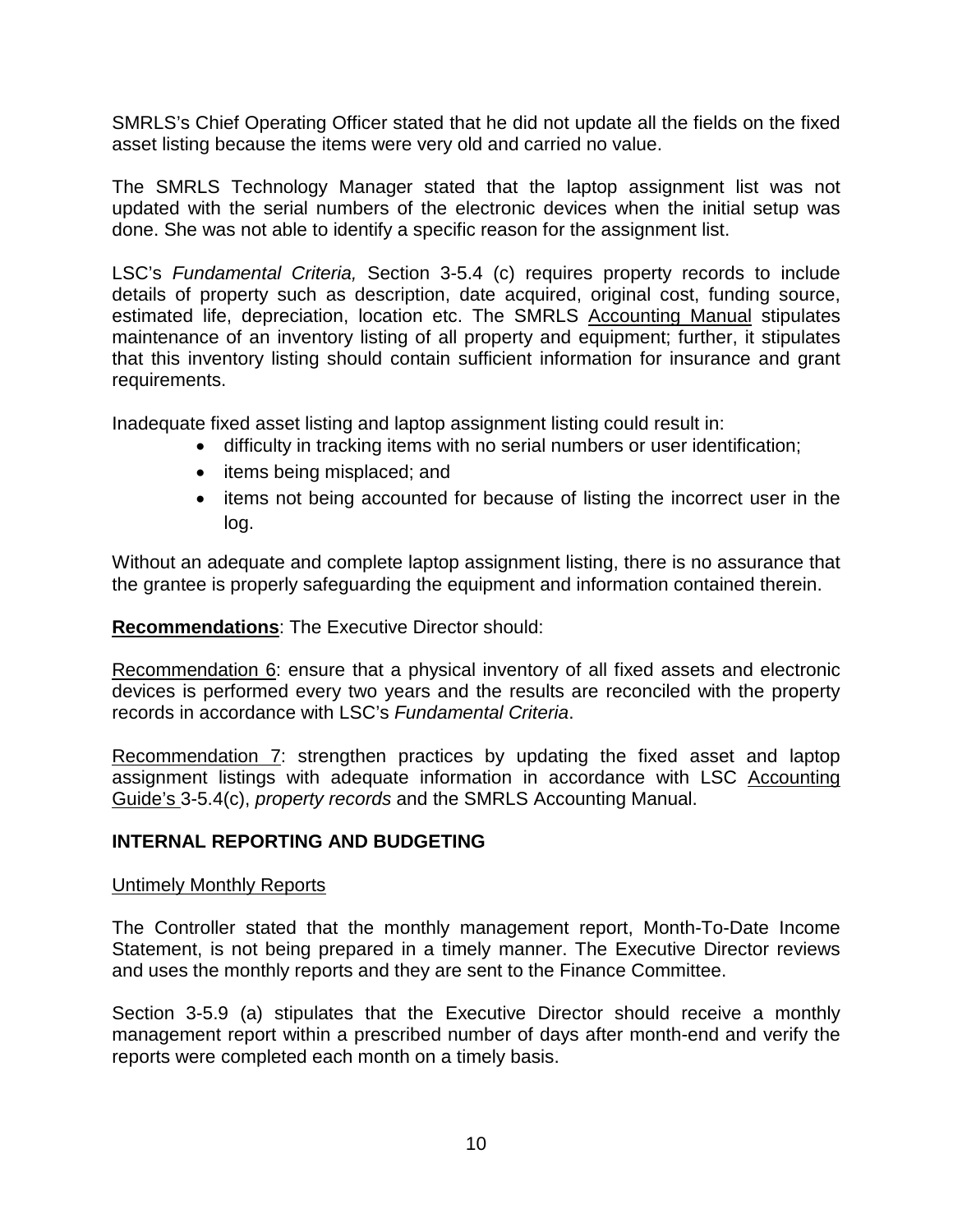The Controller stated she was trailing behind in preparing the internal reports because it takes her a month to close out the books.

Untimely management reports may result in erroneous decision-making on the part of management and the governing body.

Recommendation 8: The Executive Director should ensure that the Controller is preparing the monthly reports in a timely manner in accordance with LSC's *Fundamental Criteria.*

### **GENERAL LEDGER AND FINANCIAL CONTROLS**

The OIG auditors randomly selected a sample of 15 monthly bank reconciliations of the operating accounts, repurchase accounts, client trust accounts and petty cash accounts at various SMRLS offices over the audit period for review to ensure that bank reconciliations were performed and reviewed in a timely manner and also determine if there were any checks outstanding for more than six months.

#### Bank reconciliations and outstanding checks

The OIG determined that:

- Of the 15 bank reconciliations sampled, eight were not performed monthly;
- On six of them, we could not determine when the reconciliations were performed because there were no dates next to the signatures;
- Three of them were not reviewed in a timely manner;
- Nine of them did not show approvals;
- One of them was not approved in a timely manner; and
- Four of the bank reconciliations had checks outstanding for over six months.

Section 3-5.2 (d) of the LSC Accounting Guide stipulates that reconciliation of bank statements to the general ledger should be performed monthly by persons independent of cash keeping duties, check signing duties and cash bookkeeping duties. The reconciliation procedure is a fundamental control technique and failure to use it is an internal control weakness, especially in an environment where full segregation of duties is not practicable. The LSC Accounting Guide, Appendix VII also stipulates that grantees investigate and resolve reasons for checks outstanding over six months.

SMRLS's Accounting Manual states that bank statements should be reconciled by the AP bookkeeper on a monthly basis, no more than one week after receipt of the statement. It further states that the reconciliation file should be forwarded to the CEO for review and approval.

Management stated that the six petty cash accounts and the two client trust accounts had low activity and were immaterial; therefore, quarterly reconciliations were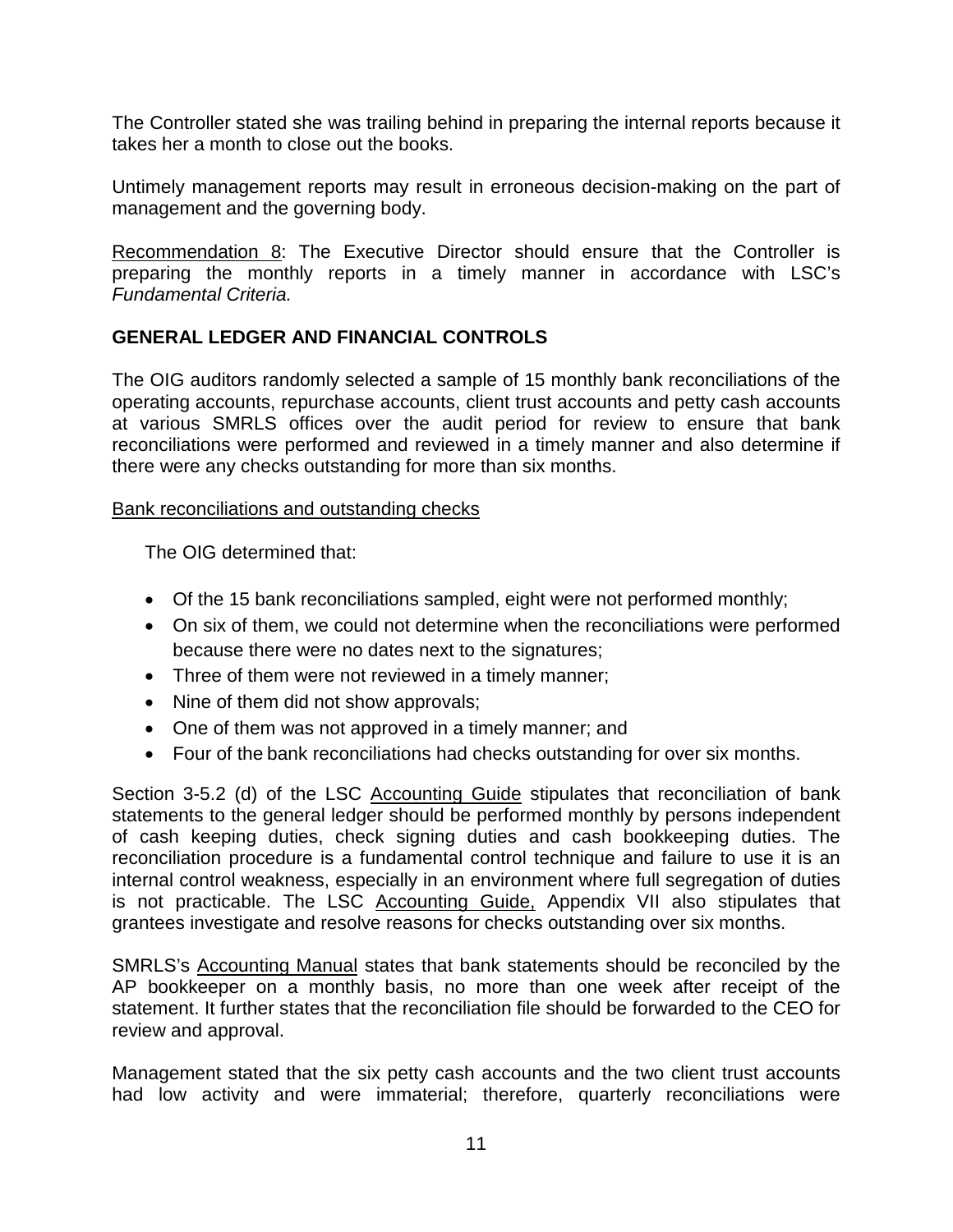performed. Management also stated they do not have a formal policy detailing the procedures in handling outstanding checks.

Delinquent or inaccurate reconciliation represents a lack of adequate control over financial transactions and increases the possibility that irregular transactions will be undetected or accountability for funds that may be lost. Monitoring outstanding checks is a reconciliation procedure that will substantially increase the likelihood of discovering irregular disbursements and recording errors on a timely basis.

#### Petty Cash

The OIG reviewed and tested four of the six petty cash accounts and determined that replenishment for the petty cash account at the Mankato office was not supported with adequate documentation to show that the amount replenished matched the amount used. The amount requested was \$409.01; however, the amounts shown on the supporting documentation totaled only \$63.67.

The SMRLS Accounting Manual states that offices requesting petty cash funds must provide an approved check request form along with an explanation of each disbursement and supporting receipts*.* 

Management stated they were unaware that supporting documentation was not provided with the replenishment request. Without management review and adequate supporting documentation showing how much was disbursed from the fund, petty cash could be subject to misuse and abuse.

#### **Recommendations**: The Executive Director should:

Recommendation 9: enforce the policies and procedures detailed in the SMRLS Accounting Manual by ensuring that bank reconciliations are performed monthly, documented with a signature and date, and properly approved by a responsible person.

Recommendation 10: review and resolve checks outstanding over six months and adopt a written policy to that effect.

Recommendation 11: enforce SMRLS's Accounts Payable & Cash Disbursement policy by ensuring that supporting documentation is received and reviewed prior to replenishing the petty cash, regardless of amounts.

#### **DISBURSEMENTS**

The OIG randomly selected and tested internal controls for 82 disbursements consisting of 98 transactions amounting to a total of \$408,757.39. Although all of the transactions were traced to the grantee's general ledger and those allocated to LSC funds were allowable per LSC's *Fundamental Criteria*, the OIG identified the following: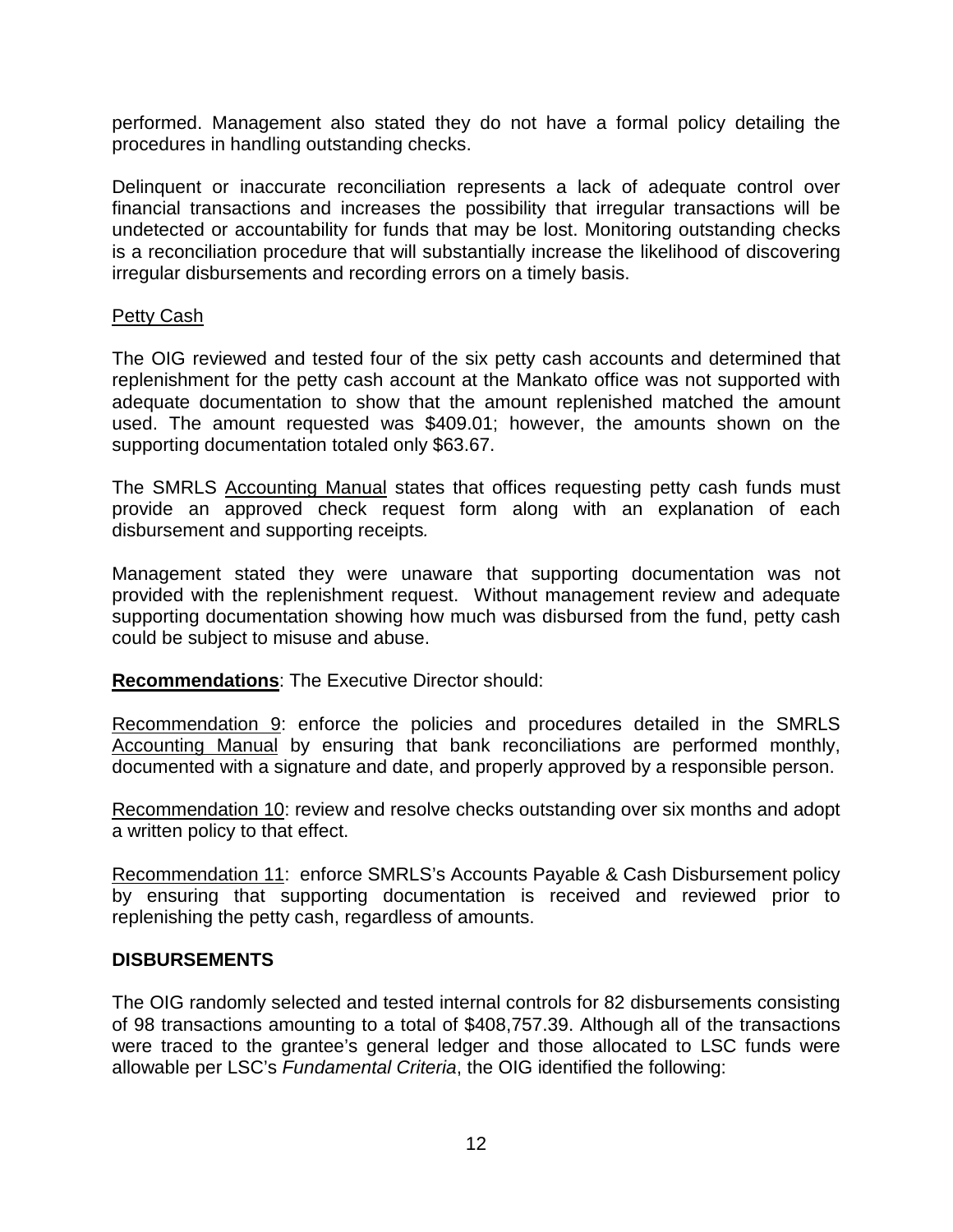- Seven disbursement transactions totaling \$2,953.21 did not contain supporting packing slips or any other evidence of receipt of goods; and
- Five disbursement transactions totaling \$12,692.86 had missing requisite approvals.

Section 3-5.4, Cash Disbursements of the LSC's *Fundamental Criteria Accounting Guide* requires that approvals from appropriate levels of management are required before resources are committed and that the receipt of goods and accuracy of invoices should be verified and documented. Also, an organized method should be established to accumulate and file all documents relating to a particular disbursement for future reference.

Our testing revealed weaknesses in the following two areas that need to be addressed by the grantee.

#### Lack of evidence of receipt of goods

The Controller stated that the individual receiving goods is not required to retain the packing slip included with the deliveries because an invoice is usually received shortly after the delivery; therefore, no packing slips were retained.

Without adequate internal verification of the packing slips and invoices, cash may be disbursed for goods and services: 1) not received; 2) in advance of receipt of deliverables; or 3) in the wrong amount.

#### Preapproval of disbursements

The Controller of SMRLS stated that a verbal approval is obtained at an appropriate level of management before purchases are made. However, approvals granted are not documented. The CEO stated that she occasionally submits expense reimbursements receipts and agreed that appropriate approvals must be obtained from the Board of Directors.

Failure to obtain appropriate approvals may result in unauthorized transactions, abuse and waste of financial resources.

**Recommendations:** The Executive Director should:

Recommendation 12: develop and implement policies and procedures requiring preapproval of purchases before related expenditures are incurred.

Recommendation 13: develop a written policy to ensure that evidence of receipt, such as packing slips, is maintained for purchases of all goods.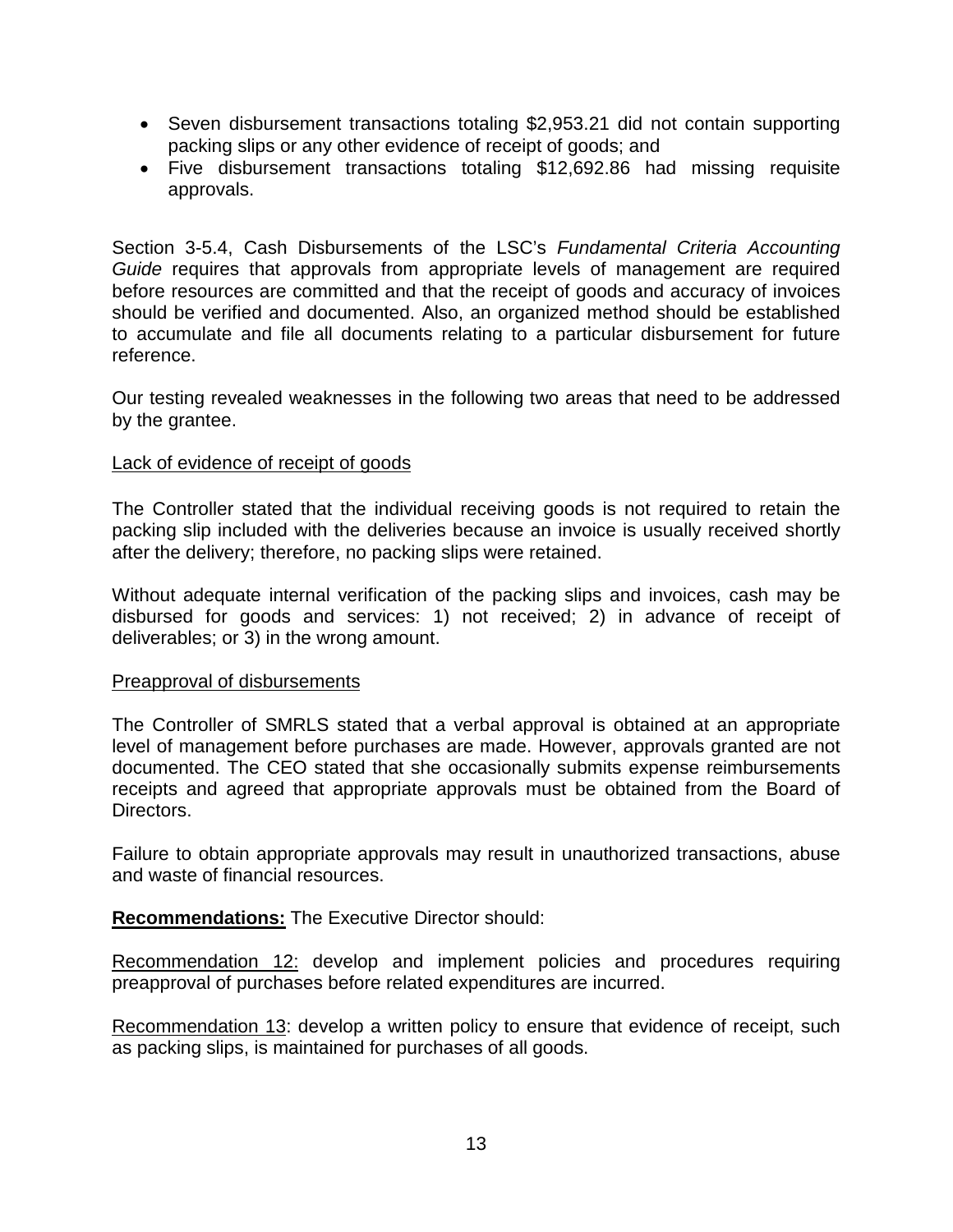#### **LACK OF APPROPRIATE APPROVALS ON THE EXECUTIVE DIRECTOR'S REIMBURSEMENTS**

The OIG's review of the Executive Director's reimbursements found that they were not approved by a Board member. The OIG found three travel reimbursements requested by the Executive Director in the amount of \$1,663.86 that were approved by the Chief Operating Officer during our audit period.

The Executive Director stated she only occasionally submits her reimbursements to the Board for approval, but not always. Currently, there is no policy on approval of the Executive Director's reimbursable expenses.

Without approval from an appropriate level of management for reimbursements, there is a potential risk of waste and abuse of the grantee's financial resources.

Recommendation 14: The Executive Director should develop and implement a policy requiring her expense reimbursements to be reviewed and approved by a member of the Board of Directors.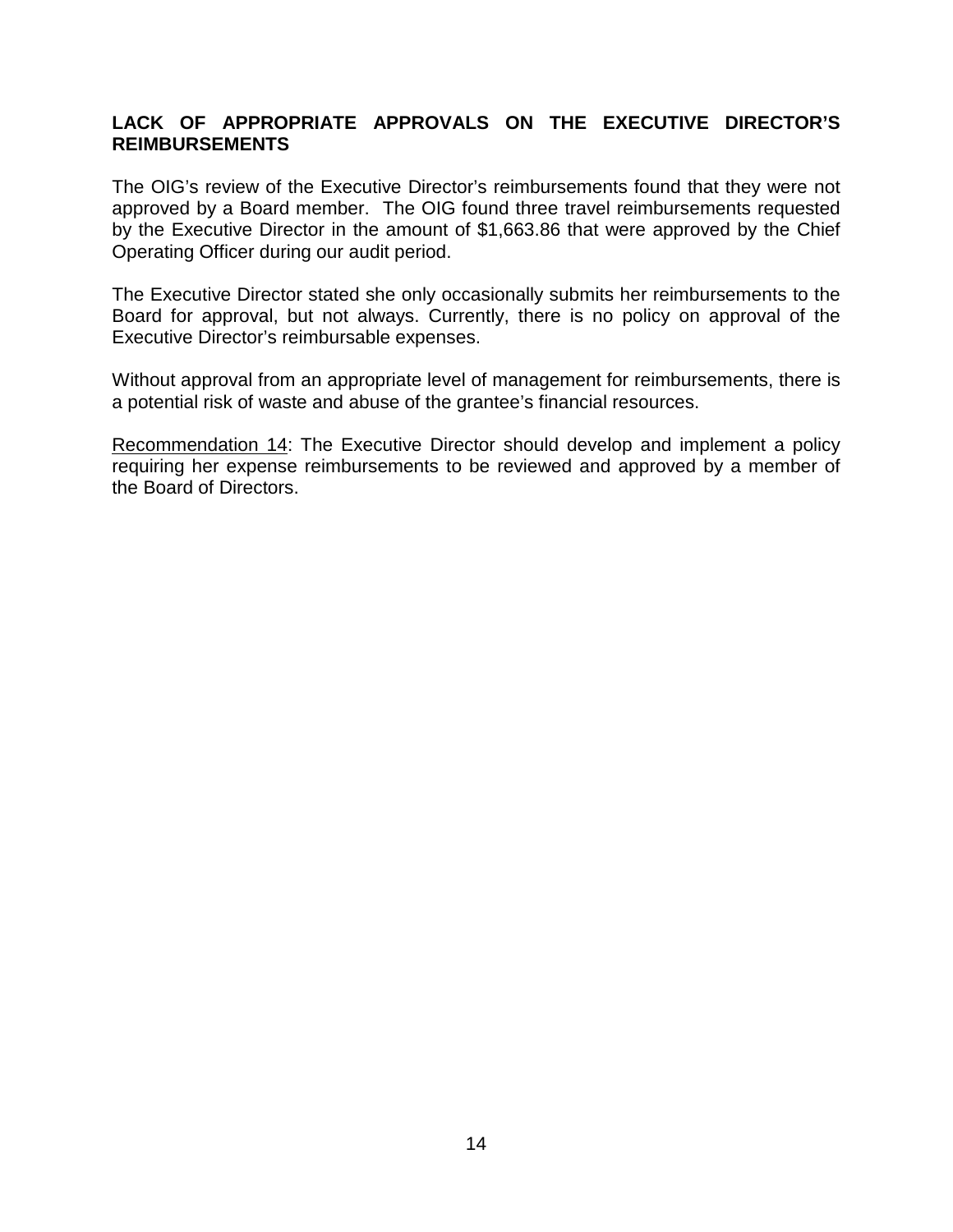#### **SUMMARY OF GRANTEE MANAGEMENT COMMENTS**

The grantee fully agreed with 11 out of 14 recommendations and associated findings, and partially agreed with 2 of the recommendations contained in the report. One remaining finding, related to untimely monthly reports, is a result of incorrect information being provided to the OIG from the grantee. The findings and recommendations address derivative income, update of the Grantee's Accounting Manual, documentation of the contracting process and procedures, cost allocation, fixed assets, internal budgeting and reporting, internal controls over disbursements and approval processes for the executive director's transactions.

Grantee management partially agreed with our recommendation and associated finding on cost allocation. They disagreed with the OIG with respect to their methodology needing to be modified; however, they did agree that the methodology needs to be documented and they will take steps to ensure it is in writing.

Grantee management partially agreed with our findings and recommendations in the area of property. They felt that not all of their property, specifically electronic devices, which are not capitalized, need to be inventoried. The SMRLS property policy requires "all" property to be inventoried. However, they consider "all" property to mean "capitalized" property, not electronic devices under the \$5,000 capitalization threshold. They did agree however, to update their property listing during the next inventory in 2016; and they will update the locations of laptops and other electronic devices at this time.

SMRLS management stated that the OIG's finding on untimely monthly reports was in response to incorrect information provided by SMRLS staff during OIG interview. The Executive Director has access to all financial reports on a real-time basis through the accounting system. They stated that they are finding a better way to document the review of monthly reports.

#### **OIG EVALUATION OF GRANTEE MANAGEMENT COMMENTS**

The OIG considers the grantees planned actions responsive to all 14 of the recommendations. Recommendations 10 and 14 are considered closed.

Recommendations 1, 2, 5, 9, 12 and 13 in the report are considered responsive and will remain open until SMRLS's Board of Directors approves the revised policies and the OIG receives written notification that the policies have been approved and implemented. With respect to Derivative income, the OIG will still question \$18,250 in SSI reimbursements and \$2,998 in rental income. These amounts will be referred to LSC management for further action and review.

Recommendations 3, 4, 6, 7, 8 and 11 will remain open until the OIG is notified that the processes and methods proposed by the grantee are implemented.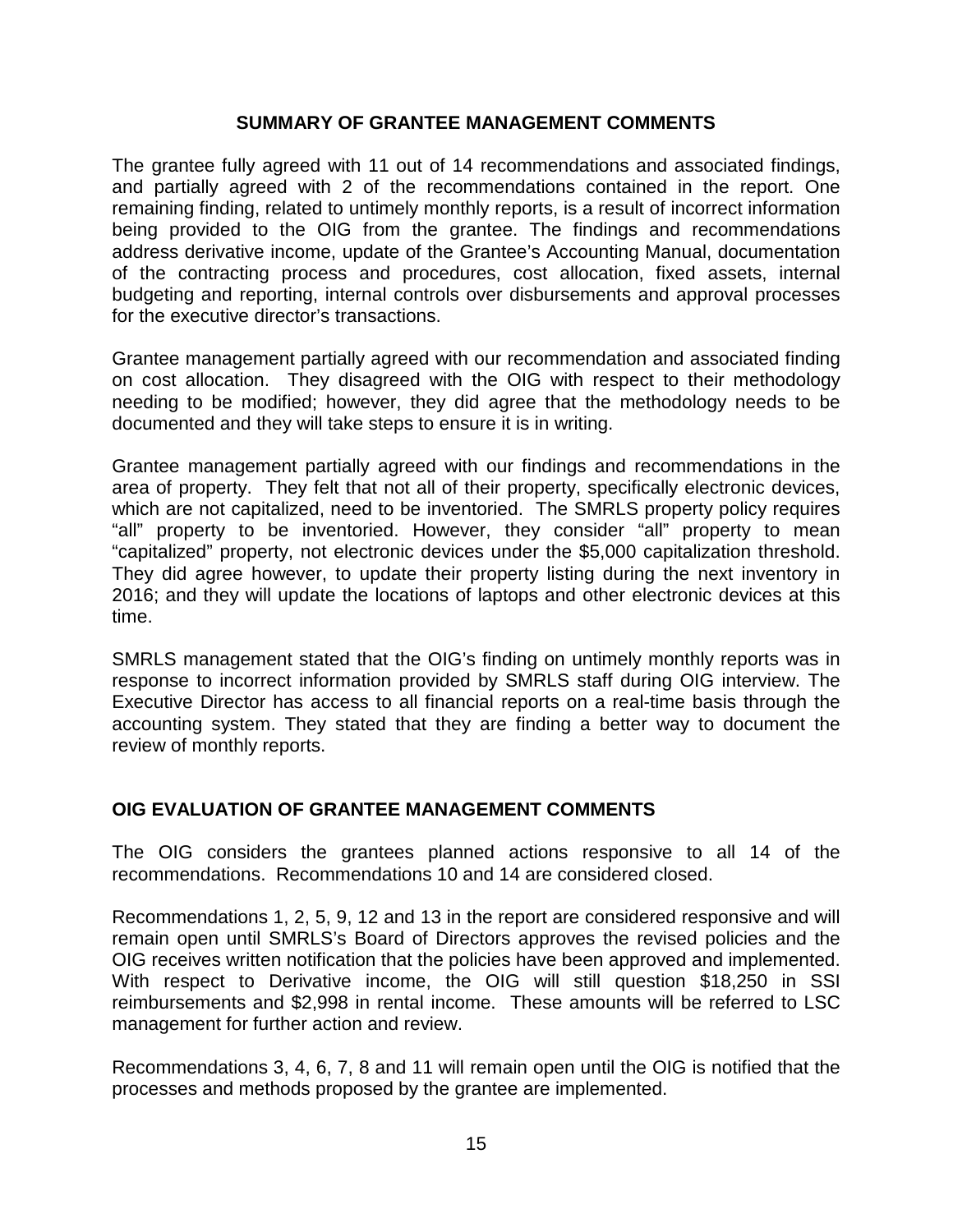With respect to the OIG's finding on cost allocation, the grantee expressed that they believe their methodology was reasonable and in accordance with federal regulations. The OIG's test work revealed that the grantee's current methodology yielded fair and reasonable allocations to the various funding sources. Although the process is not systematic and allocations are subject to restrictions limiting indirect charges to other grants, the grantee's explanation of maintaining the current system is reasonable as long as the methodology is adequately and clearly documented.

The grantee felt that their electronic equipment and computer equipment was not required to be inventoried based on their own internal property policy. Based on the \$5,000 threshold for capitalizing equipment, the grantee has not inventoried sensitive electronic equipment. However, the grantee suggested that they will review their listing of laptops that contain sensitive information and update documentation of the location of these items. The OIG accepts the grantee's alternative solution.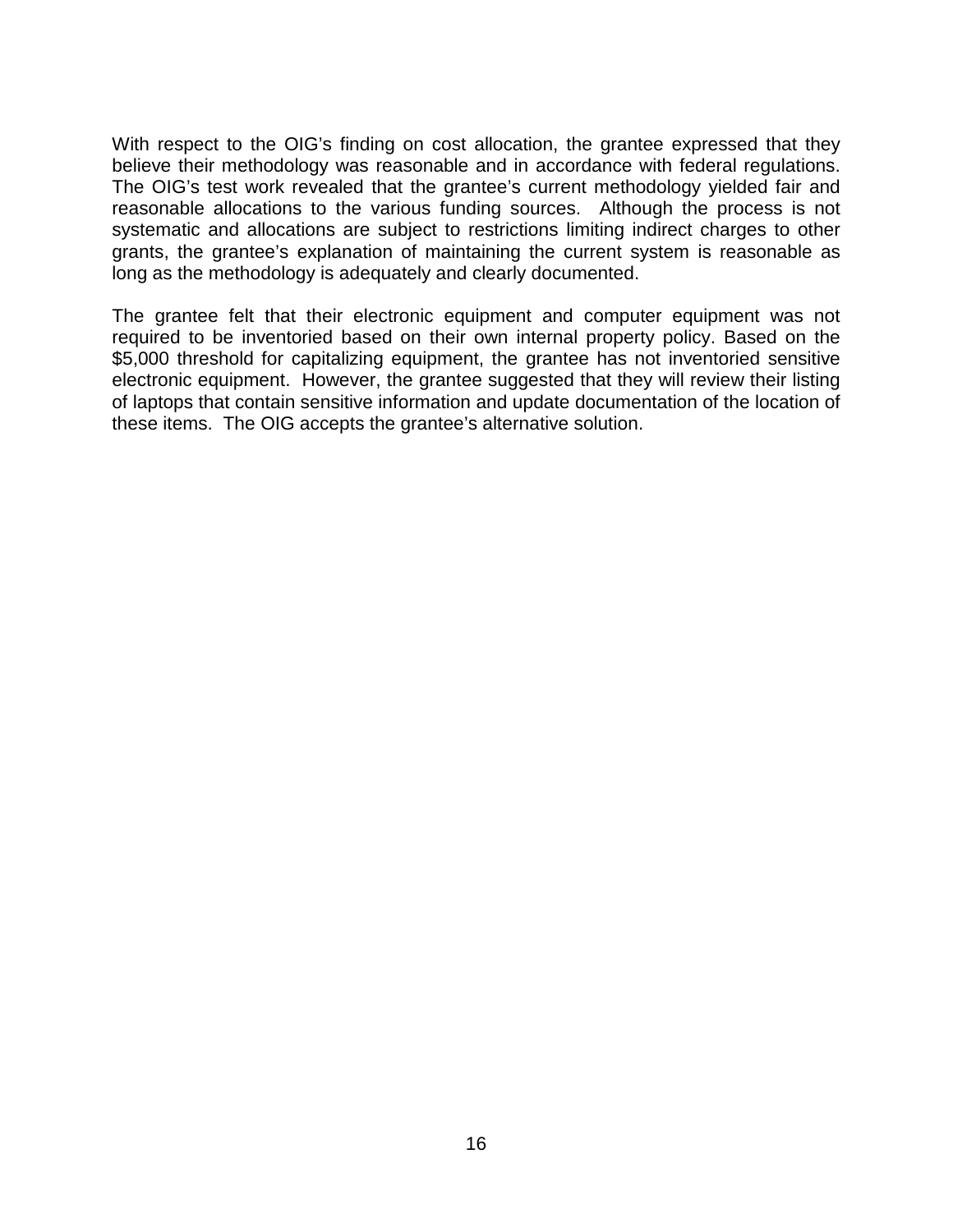### **SCOPE AND METHODOLOGY**

To accomplish the audit objective, the OIG identified, reviewed, evaluated and tested internal controls related to the following activities:

- Derivative Income:
- Contracting;
- Cost Allocation;
- Fixed Assets;
- Internal Management Reporting and Budgeting;
- General Ledger and Financial Controls;
- Disbursements; and
- Payroll and employee benefits.

To obtain an understanding of the internal controls over the areas reviewed, grantee policies and procedures were reviewed including manuals, guidelines, memoranda and directives, setting forth current grantee practices. Grantee officials were interviewed to obtain an understanding of the internal control framework, and management and staff were interviewed as to their knowledge and understanding of the processes in place. To review and evaluate internal controls, the grantee's internal control system and processes were compared to the guidelines in the *Fundamental Criteria of an Accounting and Financial Reporting System (Fundamental Criteria)* contained in the LSC Accounting Guide. This review was limited in scope and not sufficient for expressing an opinion on the entire system of grantee internal controls over financial operations.

We assessed the reliability of computer generated data the grantee provided by reviewing available supporting documentation for review, conducting interviews and making physical observations to determine data consistency and reasonableness. We determined the data were sufficiently reliable for the purposes of this report.

Controls over derivative income were reviewed by examining current grantee practices and reviewing the written policies contained in the grantee's Procedures Guide. We interviewed appropriate program personnel and performed recalculations of some revenue accounts.

To evaluate the adequacy of the cost allocation process, we discussed the process for the scope period with grantee management and requested the grantee's written cost allocation policies and procedures for review as required by the LSC Accounting Guide.

We performed detailed cost allocation testing for four employees' salaries to determine appropriate allocations to LSC funds. We also tested the cost allocation amounts for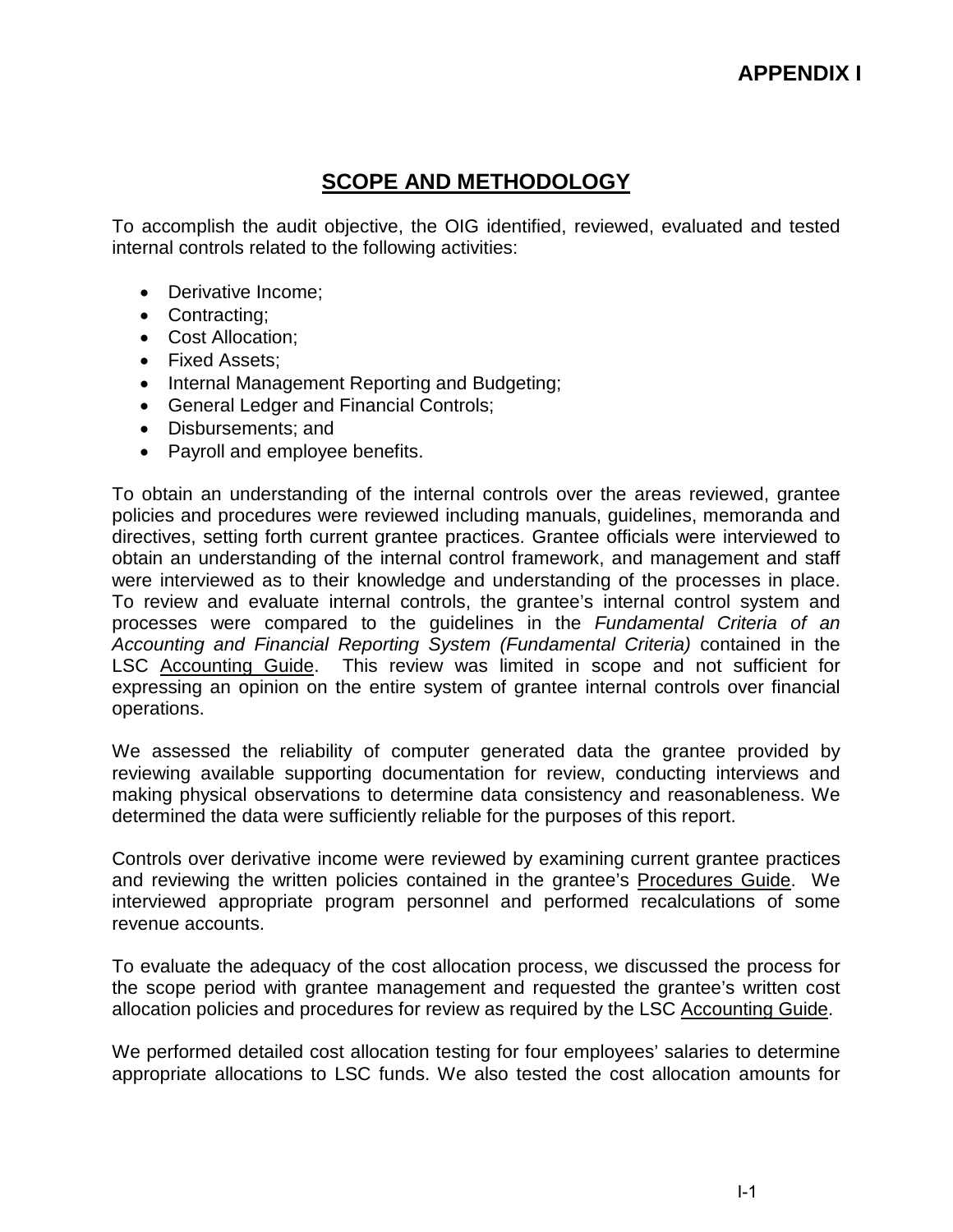other indirect costs by reviewing such costs over two quarters using the information provided by the grantee.

To evaluate and test internal controls over the contracting, fixed assets, internal management reporting and budgeting, general ledger and financial controls and payroll, we interviewed appropriate program personnel, examined related policies and procedures and selected specific transactions to review for adequacy.

We performed detailed disbursements testing by judgmentally selecting a sample of 98 transactions from 70 vendors. We reviewed supporting documentation, approvals and the appropriateness of each disbursement.

The on-site fieldwork was conducted from June 22 to June 30, 2015. Our work was conducted at the grantee's office in St. Paul, MN and at LSC headquarters in Washington, DC. We reviewed documents pertaining primarily to the period January 1, 2014 through May 31, 2015.

This audit was conducted in accordance with generally accepted government auditing standards. Those standards require that the audit be planned and performed to obtain sufficient, appropriate evidence to provide a reasonable basis for the findings and conclusions based on the audit objectives. The OIG believes the evidence obtained provides a reasonable basis for the findings and conclusions based on the audit objectives.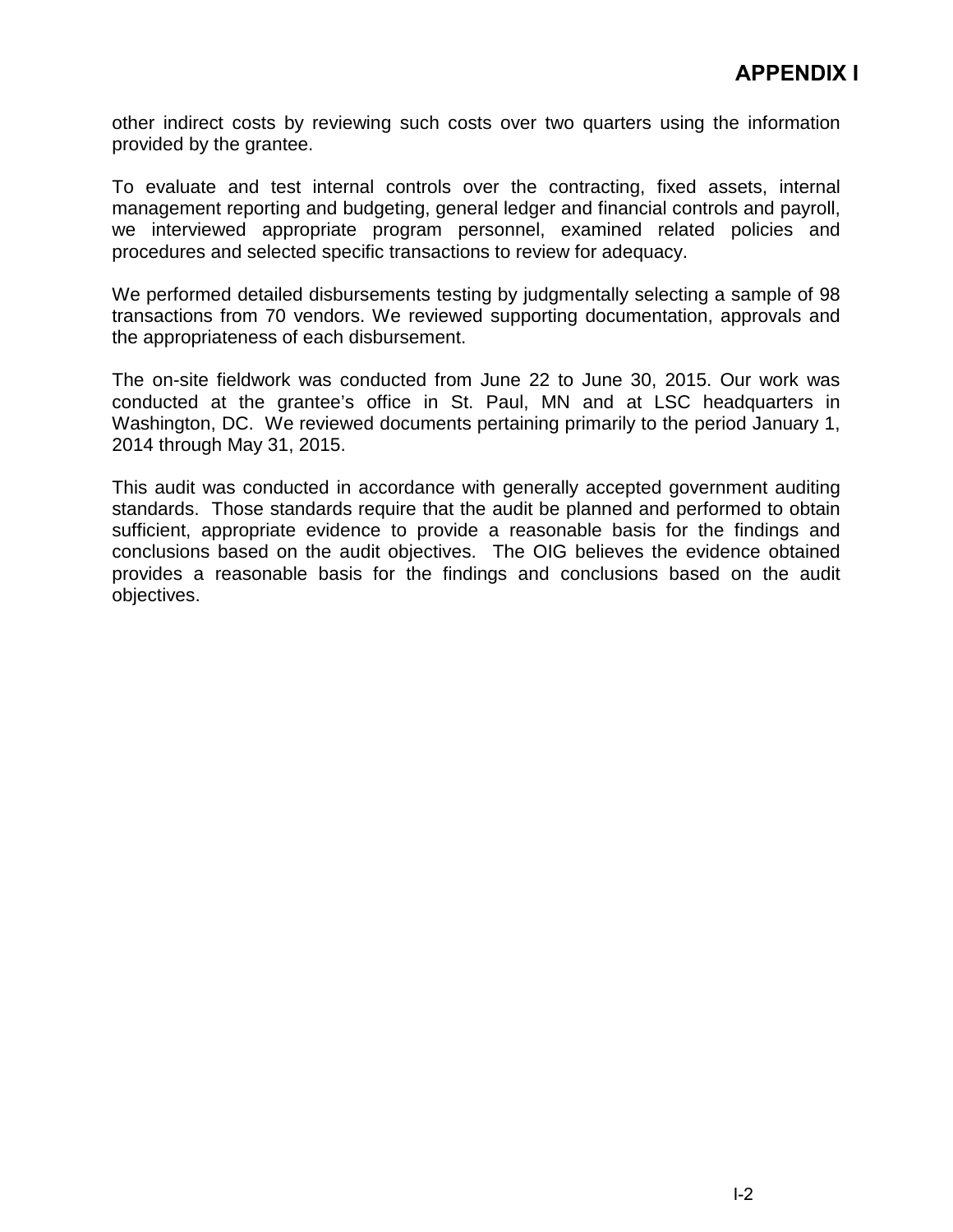

**ADMINISTRATIVE OFFICE** 55 E. Fifth Street Suite 1000 St. Paul, MN 55101 Phone: (651) 228-9823<br>Website: www.smrls.org

**LITIGATION SUPPORT OFFICE** 450 North Syndicate Street Suite 285 Saint Paul, MN 55104 Phone: (651) 291-2837 Website: www.smrls.org

Gail M. Olson, Esq.<br>Board President

Matthew L. Benda, Esq. **First Vice President** 

Brenda Devlin, Esq. **Second Vice President** 

Thomas B. Hatch, Esq.<br>Treasurer

Kari L. Valley, Esq. Secretary

Jessie Nicholson, Esq.<br>Chief Executive Officer

Gary Hird, Esq.<br>Chief Operating Officer

Mike Hagedorn, Esq.<br>Litigation Coordinator

Charles Thomas, Esq. Support Counsel

Kathie Battle Sayles, Esg Director, Campaign for Legal Aid

ST. PAUL CENTRAL OFFICE\*<br>55 East Fifth Street, Suite 400<br>St. Paul, MN 55101<br>(651) 222-5863

EASTSIDE & AMERICAN INDIAN OFFICE<br>579 Wells Street, Suite 100<br>St. Paul, MN 55130  $(651) 222 - 5863$ 

EAST METRO SUBURBAN OFFICE<br>712 Canterbury Road South<br>Shakopee, MN 55379<br>(952) 402-1040

S.E. AREA OFFICE\*<br>132 N. Broadway<br>Albert Lea, MN 56007<br>(507) 377-7401

S.E. AREA OFFICE<br>903 W. Center Street, Suite 130<br>Rochester, MN 55902<br>(507) 292-0080

S.E. AREA OFFICE\*<br>66 E. Third Street, Suite 204<br>Winona, MN 55987-3466<br>(507) 454-6660

S.W. AREA OFFICE\*<br>12 Civic Center Plaza, Suite 3000<br>Mankato, MN 56001<br>(507) 387-5588

S.W. AREA OFFICE\*<br>1567 N. McMillan, Suite 6<br>Worthington, MN 56187<br>(507) 372-7368

EDUCATION LAW ADVOCACY PROJECT<br>450 N. Syndicate Street, Suite 285<br>St. Paul, MN 55104  $(651)$  291-2837

REFUGEE, IMMIGRANT, and<br>FARMWORKER SERVICES

450 North Syndicate Street, Suite 285<br>St. Paul, MN 55104<br>(651) 291-2837

1015 7ª Ave. N.<br>Moorhead, MN 56561 (701) 232-8872

903 West Center Street, Suite 130<br>Rochester, MN 55902<br>(507) 292-0080

\*Office has a special Legal Advocacy for Older<br>Americans Project and a Volunteer Attorney Project<br>Program

Affirmative Action, Equal Opportunity Employer Partially funded by:

**LEGAL SERVICES CORPORATION** 



**APPENDIX II**

October 27, 2015

Mr. John Seeba Assistant Inspector General for Audit Office of Inspector General Legal Services Corporation 3333 K Street, NW, 3rd Floor Washington, D.C. 20007-3558

Dear Mr. Seeba:

Please find enclosed the comments to the Draft Report on the on-site OIG Selected Internal Controls that was conducted at SMRLS at the end of June 2015.

We thank you for taking the time to visit SMRLS and to offer suggestions and recommendations for SMRLS overall financial administration.

If you have any questions, please do not hesitate to contact me.

Sincerely,

Jessie R. Necholson

Jessie R. Nicholson, Esq. **Chief Executive Officer**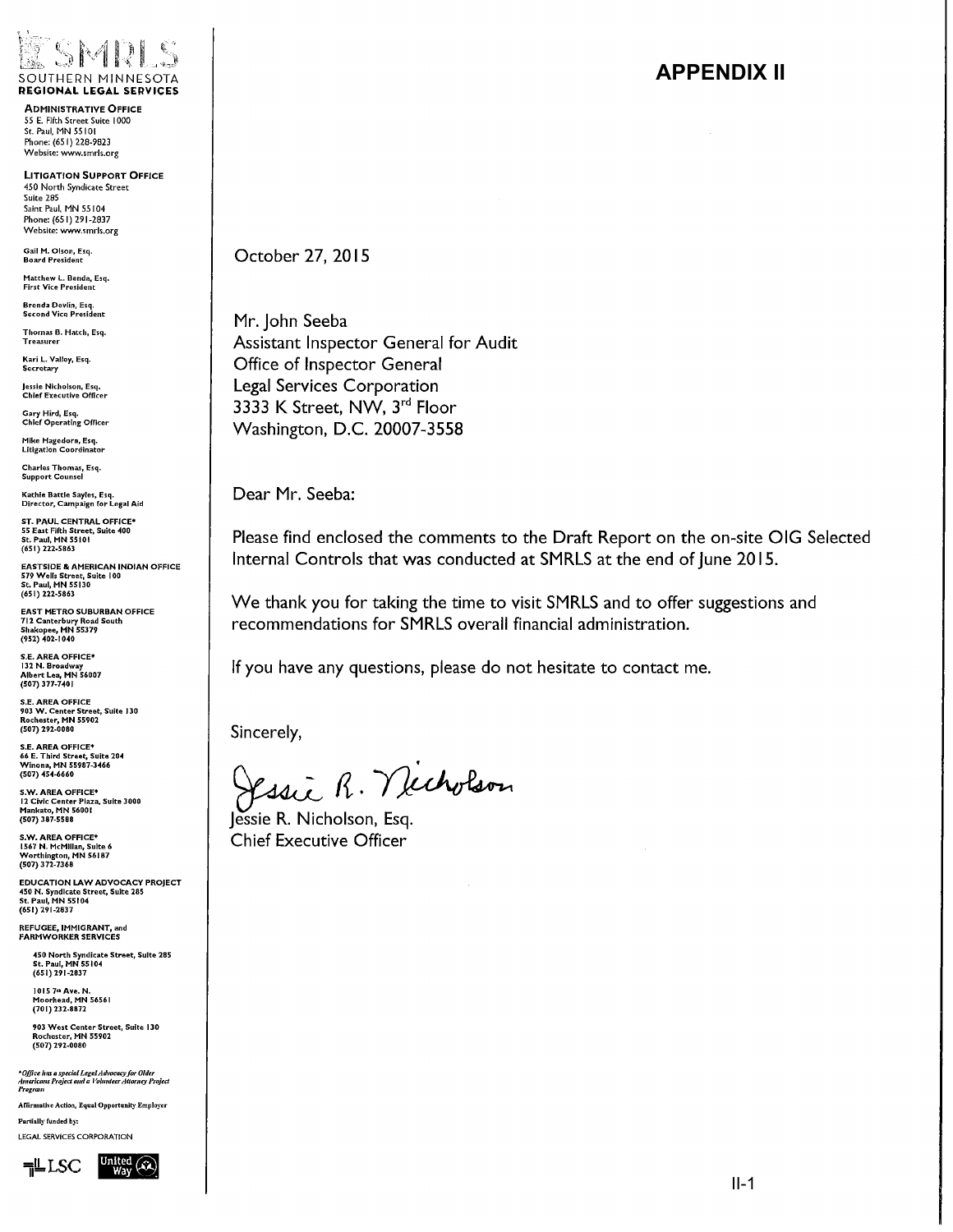### **APPENDIX II**

#### **SOUTHERN MINNESOTA REGIONAL LEGAL SERVICES, INC. RESPONSE TO DRAFT REPORT ON SELECTED INTERNAL CONTROLS LEGAL SERVICES CORPORATION – OFFICE OF INSPECTOR GENERAL OCTOBER 2015**

SMRLS administrative team appreciates the work of the OIG Audit team during their visit in June, 2015. The OIG team was helpful and respectful in pointing out areas where SMRLS could improve its financial management.

As SMRLS advised OIG before the OIG team's arrival, the review occurred during a time of tremendous transition in its financial operations because of the recent arrival of a new Controller (July, 2014), beginning of the implementation of a new accounting system (August, 2014), the change in SMRLS' fiscal year to a calendar year (December, 2014) which resulted in a "stub year" of 9 months ending on December 31, 2014, and the recent completion of the annual financial audit (issued April 20, 2015). In order to incorporate the results of all of these recent changes into its Accounting Manual, SMRLS delayed the planned update of the Accounting Manual until after the new staff and systems had been fully implemented. The OIG team's recommendations will be very helpful in ensuring that the revised SMRLS Accounting Manual follows LSC's *Accounting Guide for LSC Recipients* (2010 Edition). The disruption caused by the change in fiscal year end is evidenced by the OIG team's report which uses the annual amounts of the LSC grant and compares it to the 9 month total revenue number in the December 31, 2014 Audit report, to arrive at the percentage of revenue attributable to LSC funding.

#### **Derivative Income**

SMRLS agrees with the OIG team's identification of \$18,250 of Minnesota SSI reimbursements and \$2,998 of rental income from a sublease as being funds that should be allocated to the LSC grant. SMRLS has always been aware of the need to track Derivative Income that is directly tied to LSC funds, such as interest earned while LSC funds are held by SMRLS. Due to the very short period of time that the LSC funds are held by SMRLS before they are expended and the historically low interest rates earned on those funds, this income has been very low for quite some time. The OIG team pointed out to SMRLS that the regulation governing derivative income is much broader than just this type of direct income and would include any reimbursement funds (i.e. attorneys' fees, reimbursement grants and sublease rents) received as the result of any activity funded by LSC.

SMRLS has sufficient funds on hand to follow LSC's direction, once LSC management has determined the proper action to be taken on this issue.

#### **Recommendation 1**

SMRLS immediately adjusted its systems in order to ensure that any revenues, of whatever kind, that are received as the result of any activity funded by LSC are allocated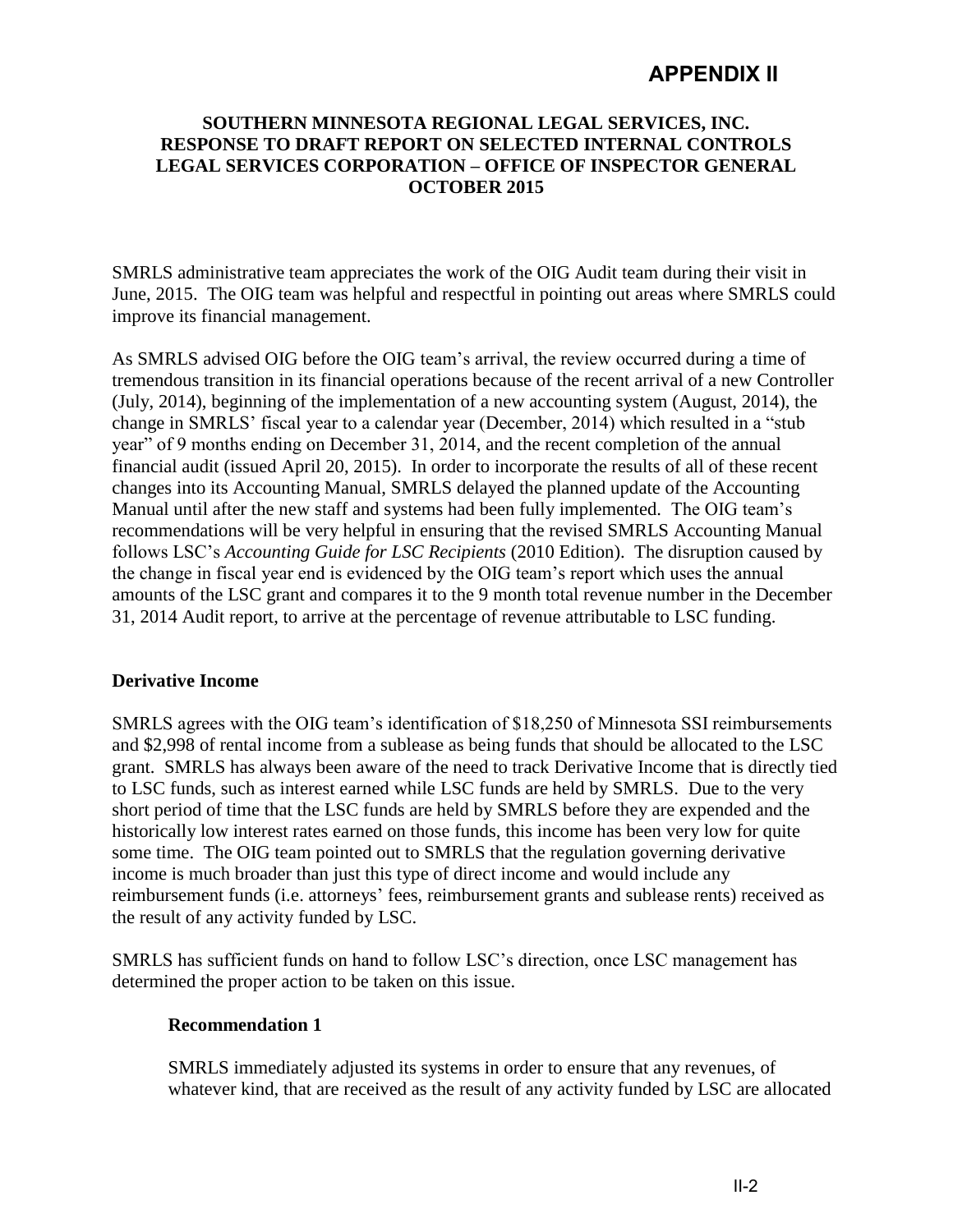to the LSC grant. A new policy has been drafted and will be incorporated into the revised SMRLS Accounting Manual.

#### **Accounting Manual**

As explained above, and acknowledged by the OIG team, SMRLS made a conscious decision to delay the planned updates to its Accounting Manual due to the tremendous changes taking place in its financial operations and its desire to capture those changes in its new version. As the changes have now been more fully implemented, SMRLS has embarked on a complete revision of its Accounting Manual and will incorporate the changes recommended by the OIG team in the new Manual.

#### **Recommendation 2**

SMRLS Chief Executive Officer and Controller, working in conjunction with the SMRLS' Board of Directors' Finance and Audit Committee, is undertaking a complete revision of its Accounting Manual, to be completed in 2016.

#### **Contracting**

SMRLS' Procurement Policy was adopted by its Board of Directors in June, 2008. The policy sets thresholds for the level of process needed for varying expenditure levels as required by LSC's *Accounting Guide for LSC Recipients* (2010 Edition) Fundamental Criteria 3-5.16. The phone and broadband service contract was competitively bid in 2006, but the documentation of the competitive bids in response to the RFP process were not retained in the central contract files and could not be produced during the OIG team's fieldwork.

#### **Recommendation 3**

SMRLS is undergoing a review of all of its contract files to ensure that all quotations, bids and approval documentation are maintained with the accepted contract in every instance. As new contracts are approved, the required documentation is being retained in the contract file.

#### **Recommendation 4**

SMRLS is undergoing a review of all of its contract files to ensure that they have current, signed contracts that appropriately document the scope of work to be performed.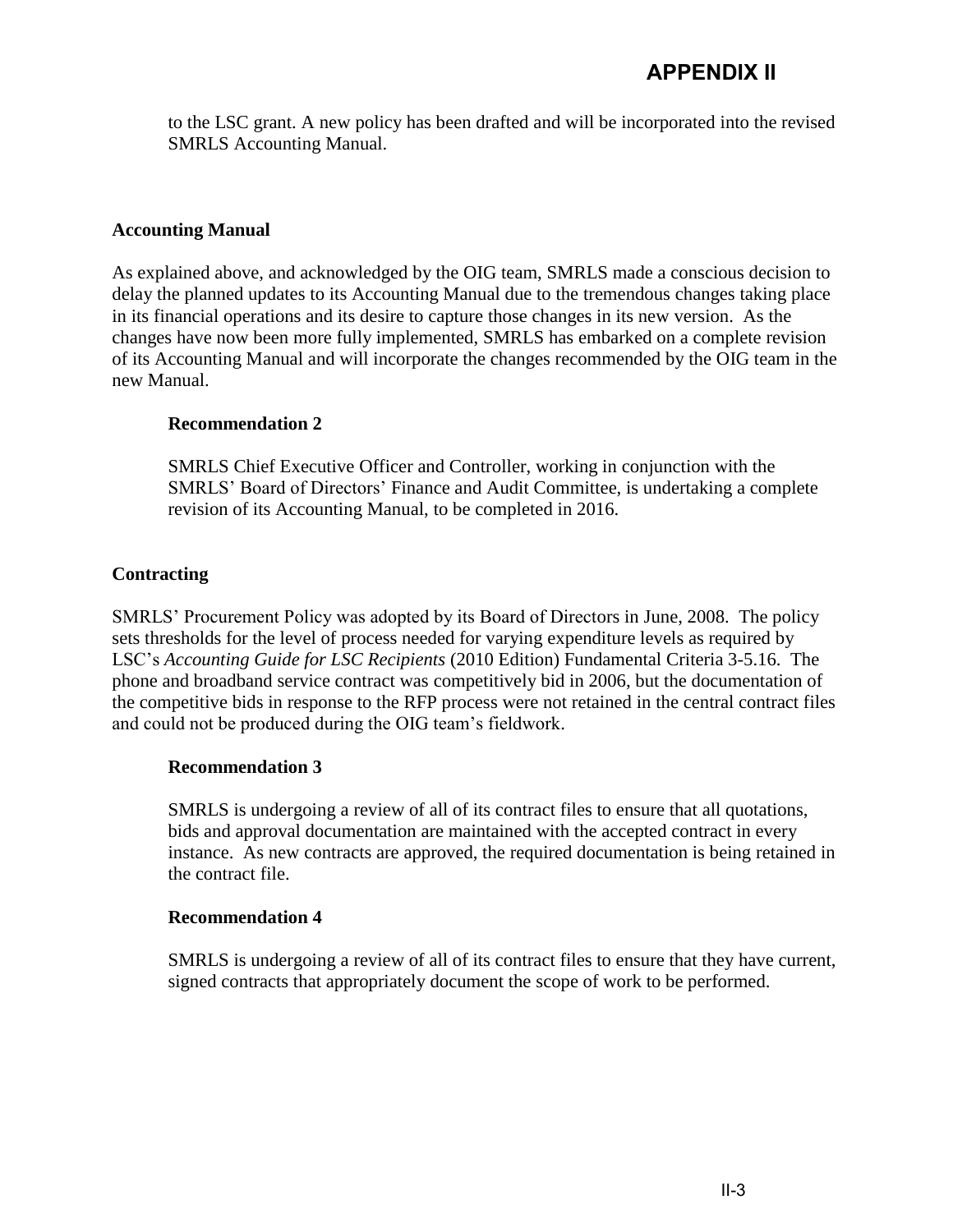### **APPENDIX II**

#### **Cost Allocation**

As discussed with the OIG team, not all grants include funds for indirect costs, so it is not feasible to allocate indirect costs on a direct proportionate basis for all funding sources. A very high percentage (>90%) of the work at SMRLS is for LSC-eligible clients, even though LSC's share of SMRLS' total revenue is less than 20%. The Minnesota legislative appropriation for SMRLS and the LSC Basic Field grant are the revenue sources that allow for the most flexibility in allocating indirect costs and it has been SMRLS' practice to rely on those sources on a slightly more than proportional basis to pay those indirect costs. As noted by the OIG team, the resulting amount funded by LSC "does not appear to be excessive and is in accordance with 45 CFR §1630.3 (e)." 45 CFR §1630.3 (g) also provides that "Some funding sources may refuse to allow the allocation of certain indirect costs to an award. In such instances, a recipient may allocate a proportional share of another funding source's share of an indirect cost to Corporation funds, provided that the activity associated with the indirect cost is permissible under the LSC Act and regulations." Because it appears to meet the requirements of federal regulations, SMRLS will continue its current methodology to allocate indirect costs.

#### **Recommendation 5**

As part of the revision of SMRLS Accounting Manual, SMRLS will document its cost allocation methodology in accordance with the guidance provided by the OIG team and the federal regulations.

#### **Property**

#### **Physical Inventory**

SMRLS conducted an inventory of its property listed on its Fixed Asset listing in the winter of 2014 as noted in the OIG team's report.

#### **Recommendation 6**

SMRLS will conduct a full inventory of items on its listing of Fixed Assets in mid-2016 and update its Fixed Asset listing as needed.

#### **Fixed Assets**

LSC's *Accounting Guide for LSC Recipients* (2010 Edition) in Appendix VII, Section C(1), recommends a threshold of \$5,000 for capitalizing fixed asset purchases. This is the threshold of capitalization that has been adopted by the SMRLS Board of Directors. The electronic devices selected for testing by the OIG team do not meet this threshold level and are not listed on SMRLS' Fixed Asset list. LSC's *Accounting Guide for LSC Recipients* (2010 Edition) provides that a recipient "should be mindful of items that may contain sensitive information…with values lower than \$5,000." There is no indication that SMRLS is not appropriately safeguarding that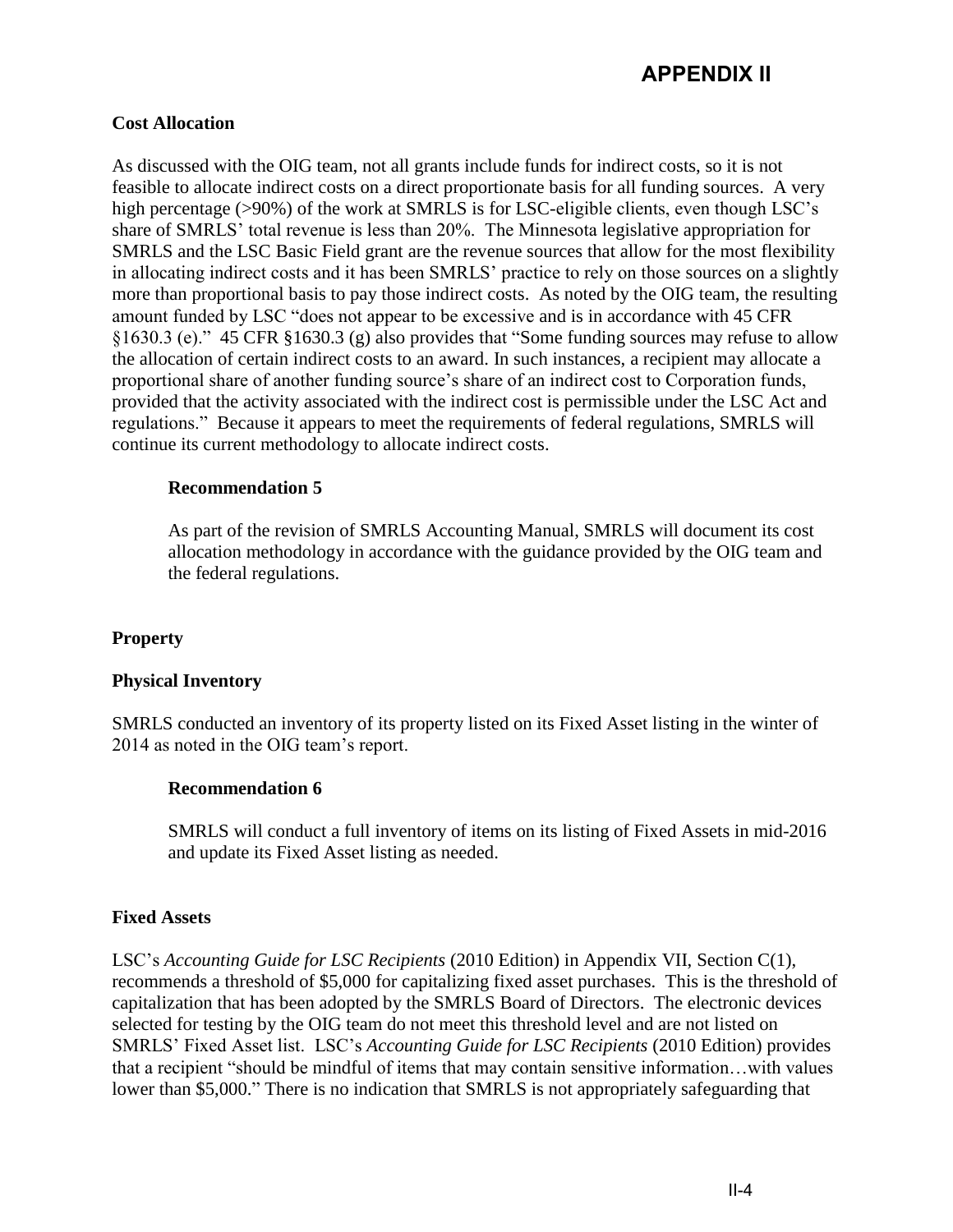equipment. All of SMRLS' laptops have locked hard drives that require a password in order to even boot the machine.

While the SMRLS Accounting Manual's Property and Equipment Inventory policy requires an inventory of "all" property and equipment, the policy has always been applied only to "capitalized" property and equipment. The revised Accounting Manual will make this distinction clear.

#### **Recommendation 7**

SMRLS will update its listing of Fixed Assets following the full inventory conducted in 2016 and include any applicable missing fields. SMRLS will review its listing of laptops that may contain sensitive information and update documentation of the location of these items.

#### **Internal Reporting and Budgeting**

#### **Untimely Monthly Reports**

The OIG finding on this issue was in response to incorrect information provided by SMRLS staff during the OIG review. The correct response is that financial information is available to the Chief Executive Officer on a real-time basis through the NetSuite dashboard. SMRLS' CEO can review all financial reports, including budgeted versus actual income and expense information, cash on hand, aged accounts receivable and aged accounts payable. Any variances or unexpected results are discussed with the Controller. Because SMRLS' Controller is still relatively new to her position, she understood the OIG team's questions regarding monthly management reports to be the same as financial statements and indicated that it was difficult to close a month in less than a month because invoices and expense reports for the period continue to come in for up to 30 days after the end of a month. The Controller was referring to the quarterly financial statements that the Controller prepares for the Board of Directors and the Board's Finance and Audit Committee. SMRLS has reviewed the information in the LSC *Accounting Guide for LSC Recipients* (2010 Edition) which describes the monthly management report contents in more detail.

During the time of the audit, we were involved in the implementation of a new accounting system. The written policies and procedures for internal reporting will be updated as part of the wrap up of the implementation. All references to reports from the prior accounting system will be removed and only reference to reports used in the new system will be included.

The written policies and procedures for budgeting are out of date due to the change in the organization's fiscal year and the need to fit the new dates into the Board of Director's calendar of meetings. We have had current discussions on the appropriate timing of the Budget activities and will be preparing documentation to support the new process soon.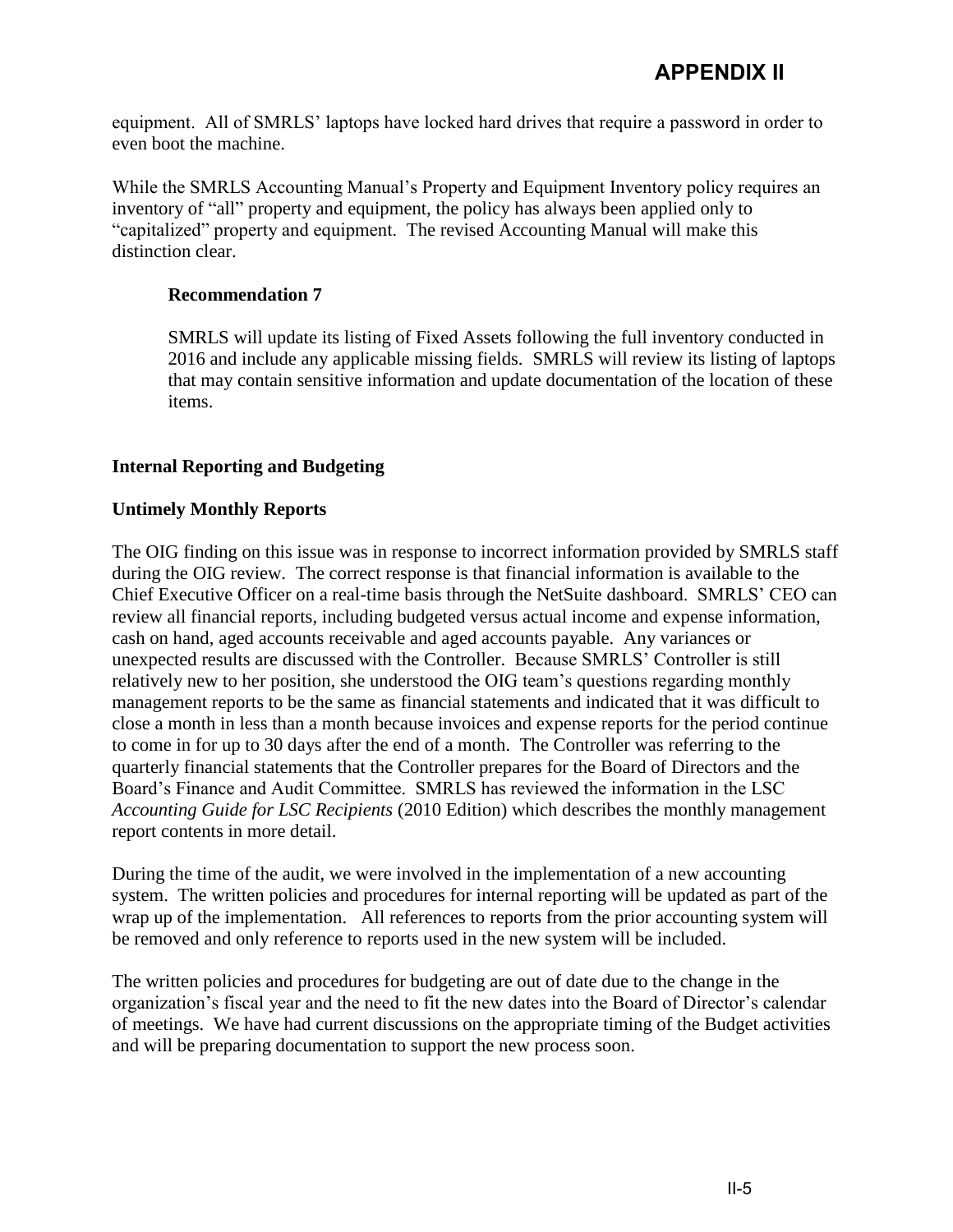#### **Recommendation 8**

SMRLS is developing a better method for documenting this review, including using a pre-determined time for the review, documentation of any comments to explain variances and documentation of the review itself. These will be included in the revised SMRLS Accounting Manual.

#### **General Ledger and Financial Controls**

#### **Bank reconciliations and outstanding checks**

SMRLS reconciles its Operating, Repurchase and Client Trust accounts monthly. Given the lack of activity and relative low risk due to limited access to the accounts, or limited funds held in the accounts, SMRLS' Certificate of Deposit and Petty Cash accounts are reconciled quarterly. These changes will be reflected in the revised SMRLS Accounting Manual.

Our Operating and Repurchase bank accounts are reconciled by an accountant currently filling the AP bookkeeper position. The bank reconciliation effort always begins as soon as the bank statement is available. Due to the implementation of the new accounting system, the finalization of the bank reconciliations has been taking longer than documented in the Accounting Manual.

#### **Petty Cash**

Only the SMRLS' St. Paul Central office maintains a true "petty cash" fund. The accounts at other SMRLS offices are small balance checking accounts that are replenished when the funds are depleted. The bank statements are reviewed monthly, but due to the low volume and small dollar amounts held in the accounts, SMRLS has formally reconciled the accounts only on a quarterly basis. SMRLS has determined that the risk of loss on these accounts is very low. Because the accounts are managed in the individual offices and the funds are provided by SMRLS Finance Department, the segregation of duties on these accounts is actually higher than with SMRLS' general Operating account.

SMRLS has been in the process of revising the frequency and process used in preparing petty cash reconciliations. The reconciliations were in process and not complete when reviewed by OIG; some requested changes had not yet been completed and the reconciliation had not been approved.

#### **Recommendation 9**

SMRLS will update its Accounting Manual to accurately reflect its determination regarding the accounts to be reconciled monthly and those that can be reconciled quarterly. SMRLS will ensure that it properly undertakes and documents the reconciliations provided for in its Accounting Manual.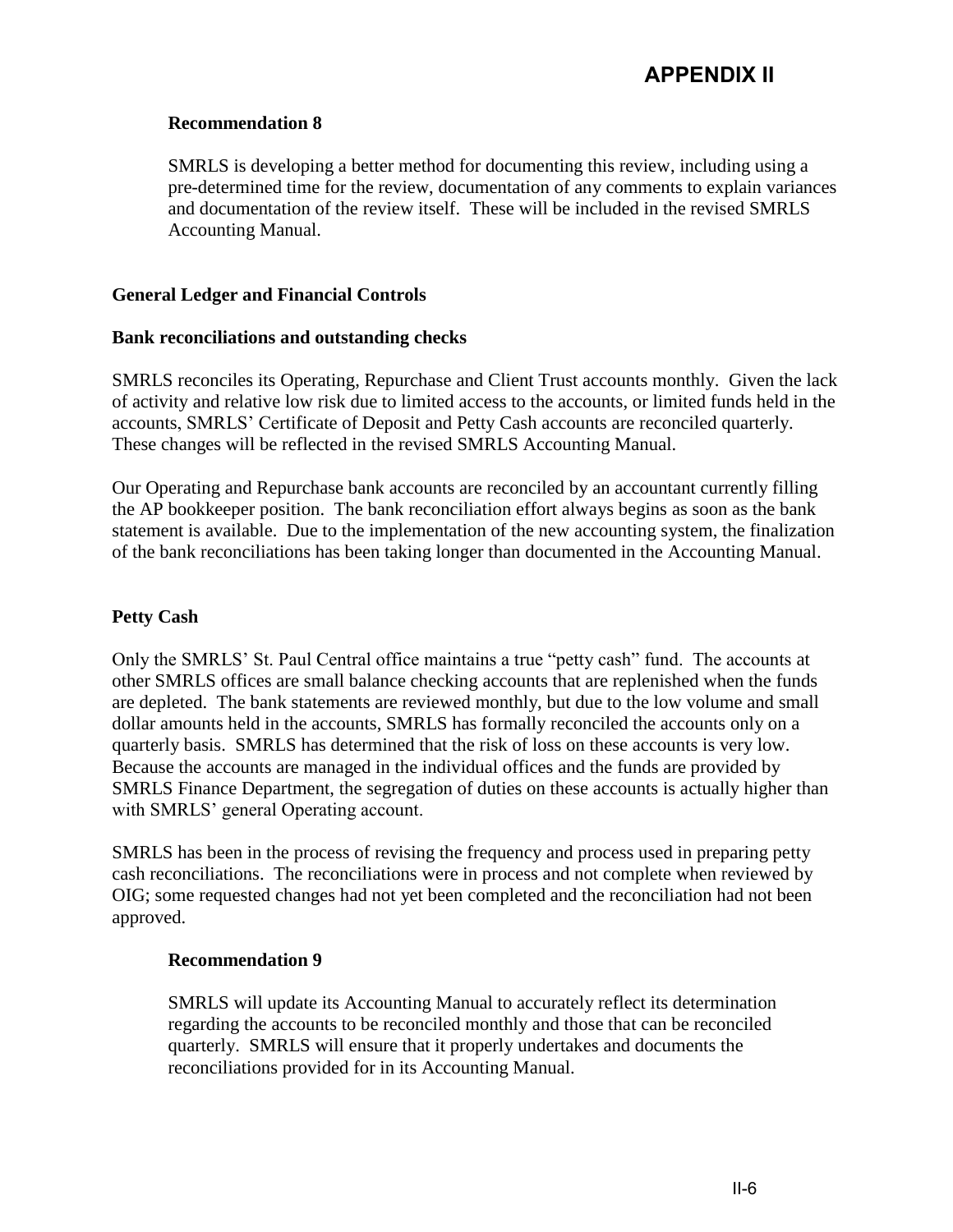#### **Recommendation 10**

In response to the OIG recommendation 10, SMRLS has tightened its review process for outstanding checks to require a written report documenting the steps being taken to resolve any checks outstanding for more than 90 days.

#### **Recommendation 11**

SMRLS will revise its process to obtain and review supporting documentation before Petty Cash accounts are replenished. Any discrepancies must be reviewed and approved by SMRLS' Chief Operating Officer. The revised SMRLS Accounting Manual will document the process for documenting Petty Cash expenditures.

#### **Disbursements**

During the implementation of the new accounting system, additional control procedures have been performed. The Controller currently reviews each accounts payable invoice and performs the approval process in NetSuite. This is facilitated by preparation of an AP invoice batch by the AP processor. This batch sheet acts as a cover sheet for all of the invoices and check requests and the related support. The Controller reviews the account coding as well as the grant identifier. If the invoice is marked as "Pending Approval" in NetSuite, a payment cannot be generated. Periodically, generally weekly, payment runs are generated. A cover sheet is prepared which lists each payment proposed to be made. The Controller reviews the cover sheet and each invoice for which a payment is to be made.

Standard procedures have always required that checks be issued by the Controller; both the Controller and the AP processor sign off after reviewing the beginning check number and ending check number pre-printed on the check forms. The AP processor then takes possession of the blank checks and prepares the check run. Printed check are attached to the relevant invoice or support before the checks are presented to the check signers.

All checks require two signatures. There are five check signers; the CEO, COO, two Leadership Attorneys and the Central office Support staff Supervisor. None of the check signers have access that would allow any of them to record or approve transactions in the accounting system.

SMRLS does not currently have a policy requiring a three-way match (Purchase Order, Receiving report and Invoice) prior to payment of an Accounts Payable Invoice. Prior to the audit, management had begun discussing the need to add a level of formality and documentation to its informal Purchase Order process. During the audit, the OIG auditors suggested implementing the use of packing slips to support the receipt of office supplies and also encouraged the further development of a Purchase Order process.